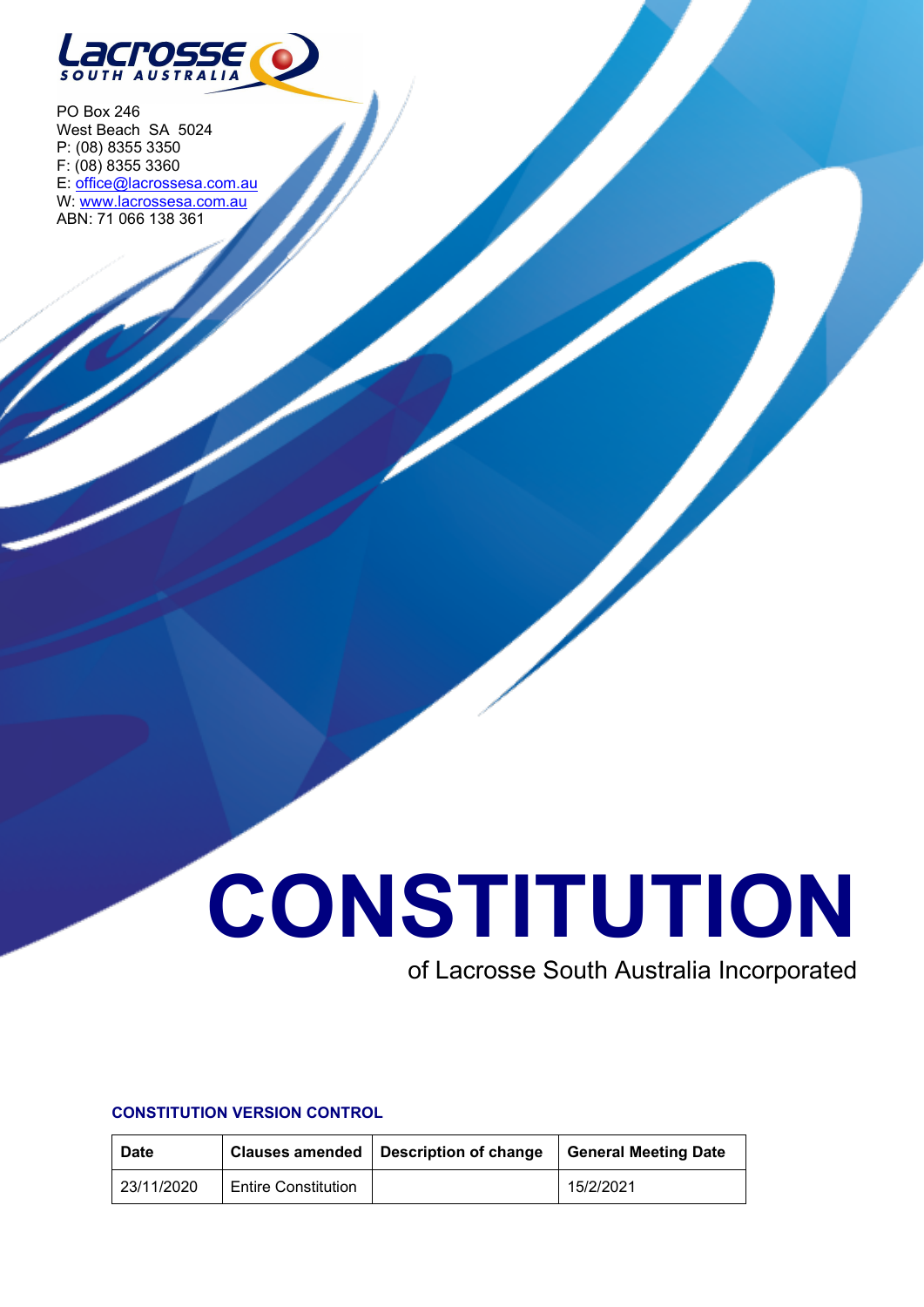# **TABLE OF CONTENTS**

| 1. |              |                                                                  |  |  |  |
|----|--------------|------------------------------------------------------------------|--|--|--|
| 2. |              |                                                                  |  |  |  |
|    | 2.1          |                                                                  |  |  |  |
|    | 2.2          |                                                                  |  |  |  |
|    | 2.3          |                                                                  |  |  |  |
|    | 2.4          |                                                                  |  |  |  |
| 3. |              |                                                                  |  |  |  |
| 4. |              |                                                                  |  |  |  |
| 5. |              |                                                                  |  |  |  |
|    |              |                                                                  |  |  |  |
|    | 5.1<br>5.2   |                                                                  |  |  |  |
|    | 5.3          |                                                                  |  |  |  |
|    | 5.4          |                                                                  |  |  |  |
|    | 5.5          |                                                                  |  |  |  |
|    | 5.6          |                                                                  |  |  |  |
|    | 5.7          |                                                                  |  |  |  |
|    | 5.8          |                                                                  |  |  |  |
|    | 5.9          |                                                                  |  |  |  |
|    | 5.10         |                                                                  |  |  |  |
|    | 5.11         |                                                                  |  |  |  |
|    | 5.12         |                                                                  |  |  |  |
|    | 5.13<br>5.14 |                                                                  |  |  |  |
|    | 5.15         |                                                                  |  |  |  |
|    | 5.16         |                                                                  |  |  |  |
|    | 5.17         |                                                                  |  |  |  |
|    | 5.18         |                                                                  |  |  |  |
|    | 5.19         |                                                                  |  |  |  |
|    | 5.20         |                                                                  |  |  |  |
|    | 5.21         |                                                                  |  |  |  |
| 6. |              |                                                                  |  |  |  |
|    | 6.1          |                                                                  |  |  |  |
|    | 6.2          |                                                                  |  |  |  |
|    | 6.3          |                                                                  |  |  |  |
| 7. |              |                                                                  |  |  |  |
|    | 7.1          |                                                                  |  |  |  |
|    | 7.2          |                                                                  |  |  |  |
|    | 7.3          |                                                                  |  |  |  |
|    | 7.4          |                                                                  |  |  |  |
|    | 7.5          |                                                                  |  |  |  |
|    | 7.6          |                                                                  |  |  |  |
|    | 7.7          |                                                                  |  |  |  |
|    | 7.8<br>7.9   |                                                                  |  |  |  |
|    | 7.10         |                                                                  |  |  |  |
|    | 7.11         |                                                                  |  |  |  |
|    | 7.12         |                                                                  |  |  |  |
|    | 7.13         | Requisition of Special General Meetings by Affiliate Members  15 |  |  |  |
|    | 7.14         |                                                                  |  |  |  |
| 8. |              |                                                                  |  |  |  |
|    | 8.1          |                                                                  |  |  |  |
|    | 8.2          |                                                                  |  |  |  |
|    | 8.3          |                                                                  |  |  |  |
|    | 8.4          |                                                                  |  |  |  |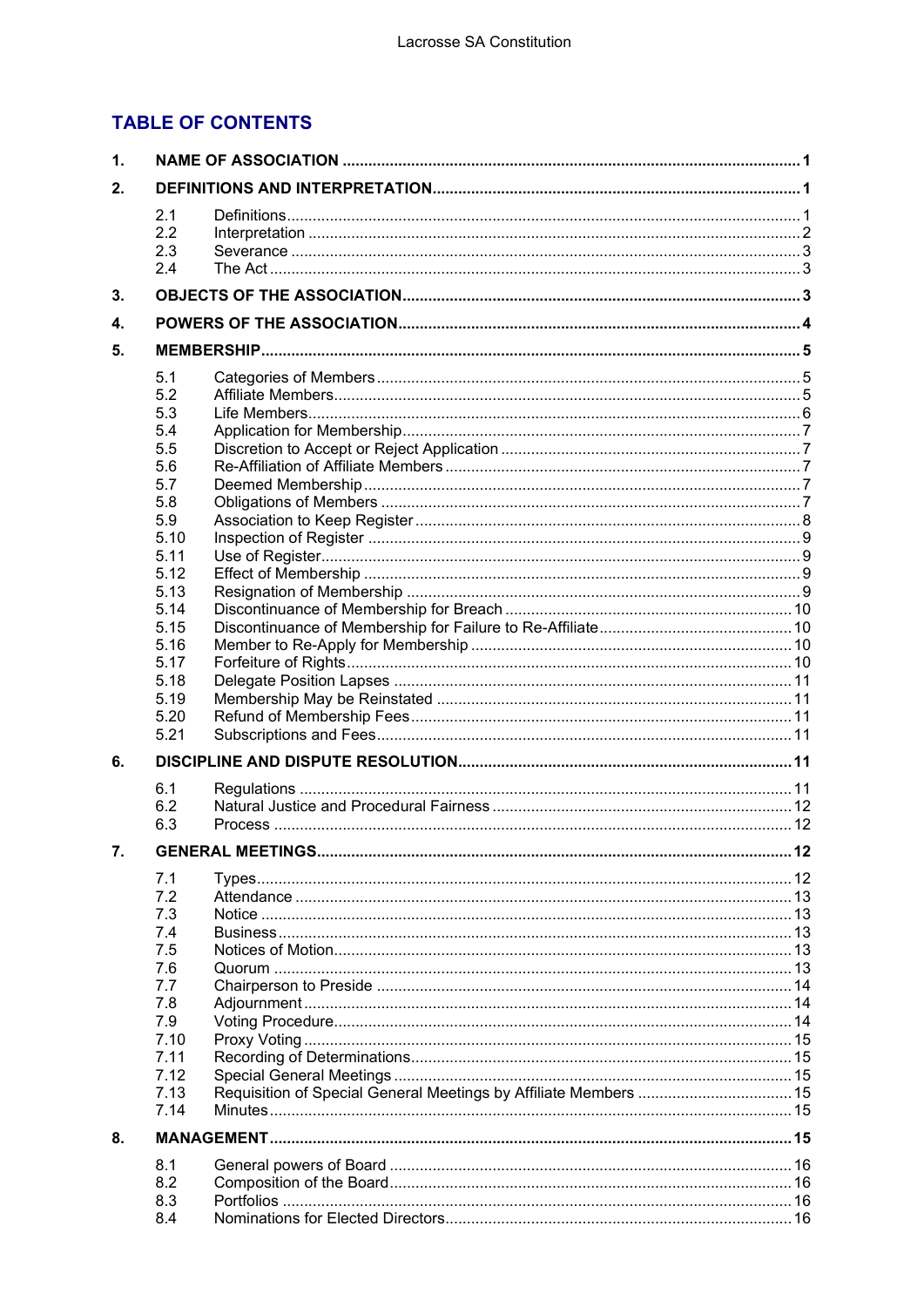|                 | 8.5   |  |  |  |  |
|-----------------|-------|--|--|--|--|
|                 | 8.6   |  |  |  |  |
|                 | 8.7   |  |  |  |  |
|                 | 8.8   |  |  |  |  |
|                 | 8.9   |  |  |  |  |
|                 | 8.10  |  |  |  |  |
|                 | 8.11  |  |  |  |  |
|                 | 8.12  |  |  |  |  |
|                 | 8.13  |  |  |  |  |
|                 | 8.14  |  |  |  |  |
|                 | 8.15  |  |  |  |  |
|                 | 8.16  |  |  |  |  |
|                 | 8.17  |  |  |  |  |
|                 | 8.18  |  |  |  |  |
|                 | 8.19  |  |  |  |  |
|                 | 8.20  |  |  |  |  |
|                 | 8.21  |  |  |  |  |
|                 | 8.22  |  |  |  |  |
|                 | 8.23  |  |  |  |  |
|                 | 8.24  |  |  |  |  |
|                 | 8.25  |  |  |  |  |
|                 | 8.26  |  |  |  |  |
|                 | 8.27  |  |  |  |  |
|                 | 8.28  |  |  |  |  |
| 9.              |       |  |  |  |  |
|                 | 9.1   |  |  |  |  |
|                 | 9.2   |  |  |  |  |
|                 | 9.3   |  |  |  |  |
|                 | 9.4   |  |  |  |  |
| 10 <sub>1</sub> |       |  |  |  |  |
|                 | 10.1  |  |  |  |  |
|                 | 10.2  |  |  |  |  |
|                 | 10.3  |  |  |  |  |
|                 | 10.4  |  |  |  |  |
|                 | 10.5  |  |  |  |  |
|                 | 10.6  |  |  |  |  |
|                 | 10.7  |  |  |  |  |
|                 | 10.8  |  |  |  |  |
|                 | 10.9  |  |  |  |  |
|                 | 10.10 |  |  |  |  |
|                 | 10.11 |  |  |  |  |
|                 |       |  |  |  |  |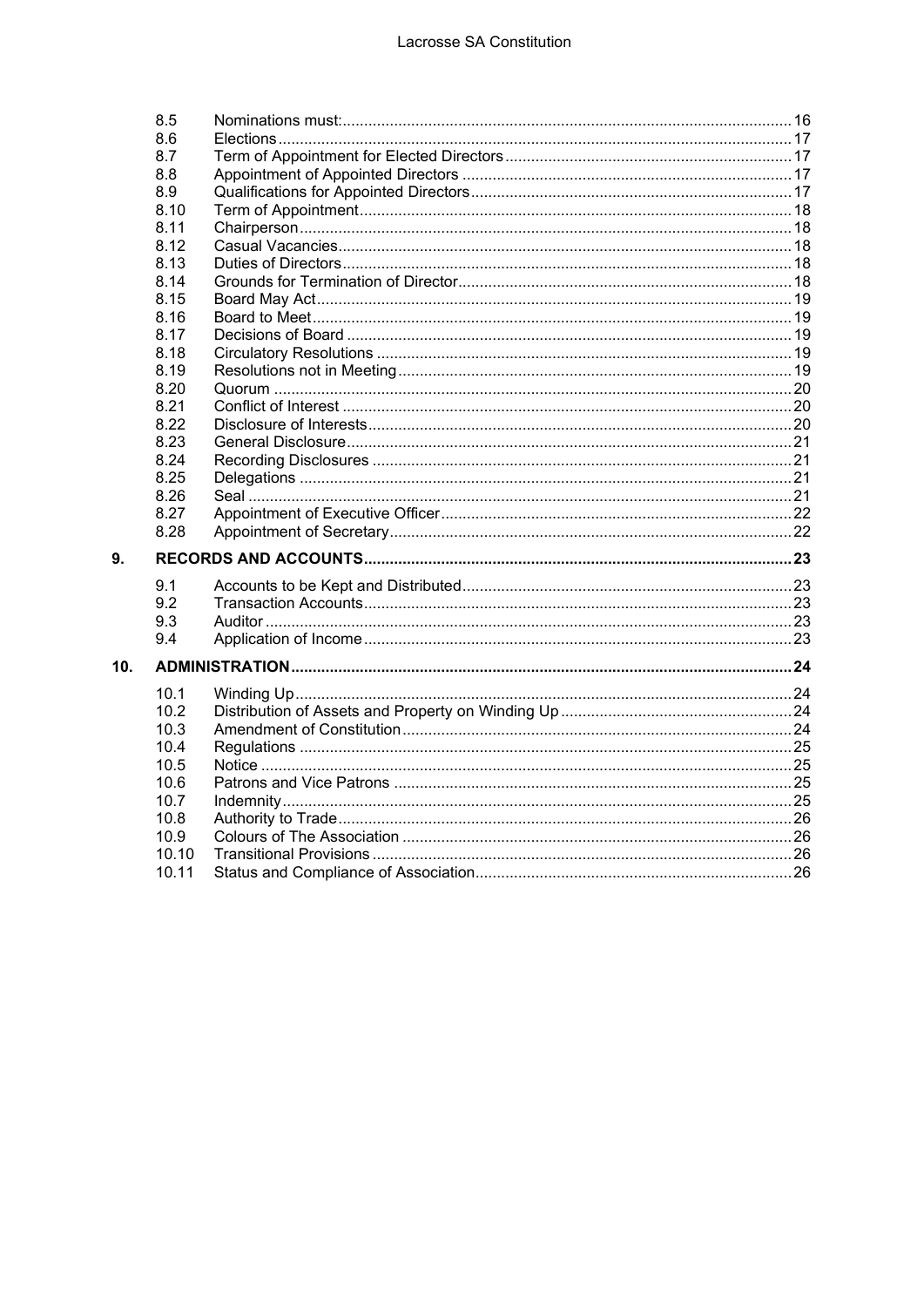# **CONSTITUTION**

#### **of**

# **LACROSSE SOUTH AUSTRALIA INCORPORATED**

Registration Number: A20891

#### <span id="page-3-0"></span>**1. NAME OF ASSOCIATION**

The name of the association is "Lacrosse South Australia Incorporated" ('**Association**').

#### <span id="page-3-1"></span>**2. DEFINITIONS AND INTERPRETATION**

#### <span id="page-3-2"></span>**2.1 Definitions**

In this Constitution, unless the contrary intention appears:

**Act** means the *Associations Incorporation Act 1985 (SA)*.

**Affiliate Member** means a Club or Approved Body that is admitted as an Affiliate Member under **[clause 5](#page-7-0)**.

**Annual General Meeting** means a meeting of the kind described in **[clause 7](#page-14-2)**.

**Appointed Director** means a Director appointed under **[clause 8](#page-17-5)**.

**Association** means "Lacrosse South Australia Incorporated", may also be referred to as Lacrosse SA or LSA.

**Board** means the body consisting of the Directors.

**By-Laws** means the rules and policies of the Association as authorised by the Board from time to time.

**Chairperson** means the person elected in accordance with **[clause 8.11](#page-20-1)**.

**Club** means a Club that enters teams in a competition in the Sport. which is a member of, or is otherwise affiliated with, the Association.

**Constituent Documents** means that Member's governing documents, including but not limited to, that Member's constitution and regulations and any other governing documents

**Constitution** means this constitution of the Association.

**Delegate** means the person(s) appointed from time to time to act for and on behalf of an Affiliate Member and to represent the Affiliate Member at General Meetings.

**Director** means a member of the Board and includes Elected Directors and Appointed Directors and any person acting in that capacity from time to time appointed in accordance with this Constitution.

**Elected Director** means a director appointed under **[clause 8](#page-17-5)**.

**Executive Officer** means the Executive Officer of the Association for the time being appointed under this Constitution. Where the Association does not have an Executive Officer, the Association secretary or public officer will, subject to confirmation by the Board, assume the functions of the Executive Officer under this Constitution.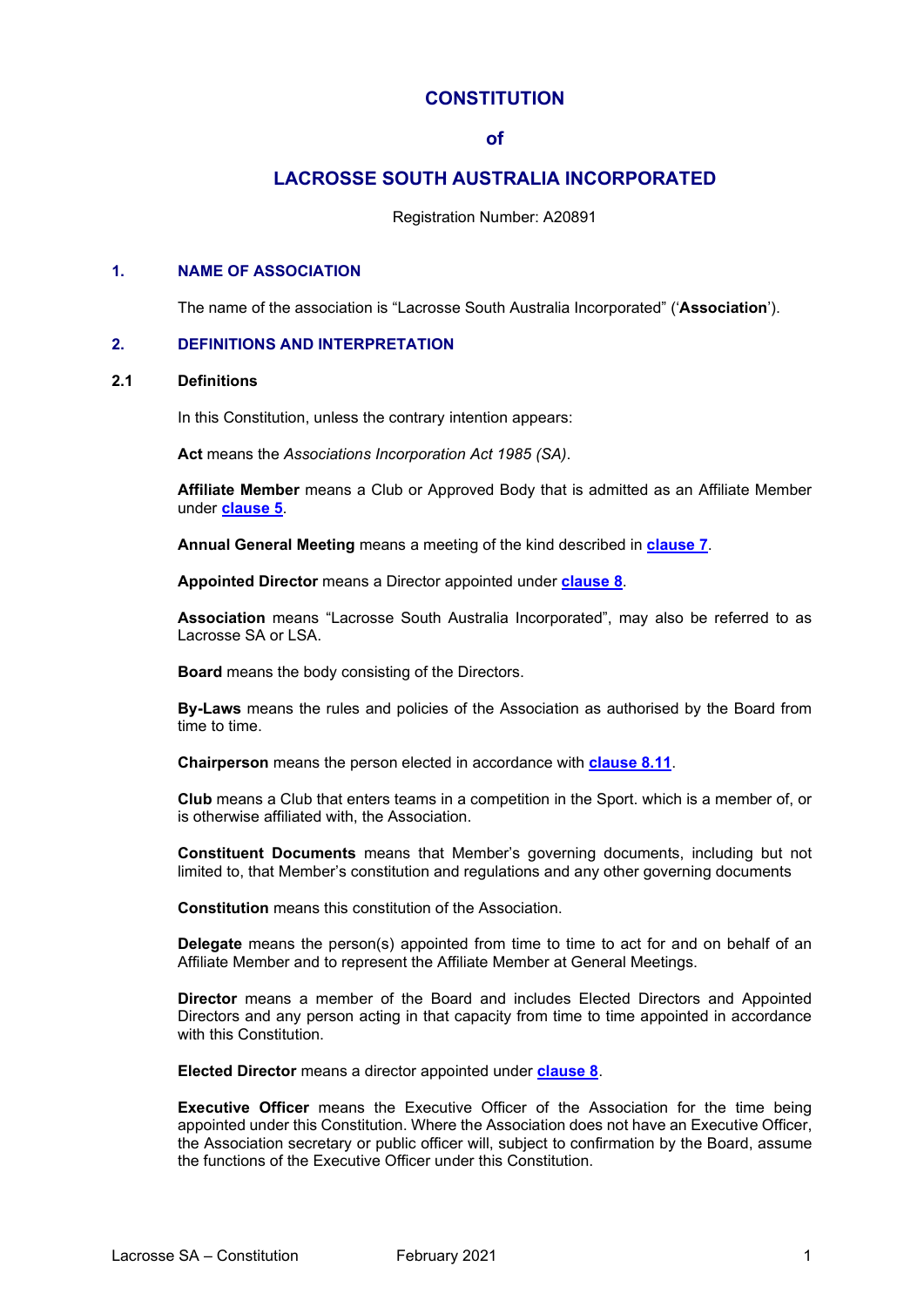**Financial year** means the year ending on the next 30 September following incorporation and thereafter a period of 12 months commencing on 1 October and ending on 30 September each year.

**General Meeting** means any general meeting of Members and includes the Annual General Meeting or any Special General Meeting.

**IF** means World Lacrosse.

**Individual Member** means a registered financial member of a Club or Approved Body or a natural person who is otherwise recognised by the association as an individual member.

**Intellectual Property** means all rights subsisting in copyright, business names, names, trademarks (or signs), logos, designs, equipment (including computer software), images (including photographs, videos or films) or service marks relating to the Association or any activity of or conducted, promoted or administered by the Association in the region.

**Lacrosse** Means any variation of the game, including men's and women's, junior or senior, field, indoor, non-contact or any other modified forms.

**Laws of Lacrosse** means the prevailing laws governing the playing of the sport of lacrosse (in its various forms), as implemented by relevant lacrosse authorities, which laws and authorities are recognised by the Association from time to time.

**Life Member** means an Individual Member appointed as a life member of the Association under **[clause](#page-8-0) 5.3**.

**Member** means a member for the time being of the Association under **[clause 5](#page-7-0)**.

**NSO** means the Australian Lacrosse Association (ALA).

**Objects** means the objects of the Association in **[clause 3](#page-5-2)**.

**Register** means the register of Members kept in accordance with **[Clause 5.9.](#page-10-0)**

**Regulations** means any regulations made by the Board under **[clause](#page-27-0) 10.4**.

**Region** means the geographical area for which the Association is responsible and as recognised by the Association (which is the State of South Australia).

**Rules** means the Rules of the Association and includes the Constitution.

**Seal** means the common seal of the Association.

**Secretary** means the person elected to act as Secretary of the Board in accordance with **[clause 8.28](#page-24-1)**.

**Special General Meeting** means a meeting of the kind described in **[clause 7](#page-14-2)**.

**Special Resolution** means a special resolution defined in the Act.

**Sport** means the sport of Lacrosse.

**Voting Member** means a member entitled to vote under **[clause 7.9](#page-16-2)**.

# <span id="page-4-0"></span>**2.2 Interpretation**

In this Constitution:

(a) a reference to a function includes a reference to a power, authority and duty;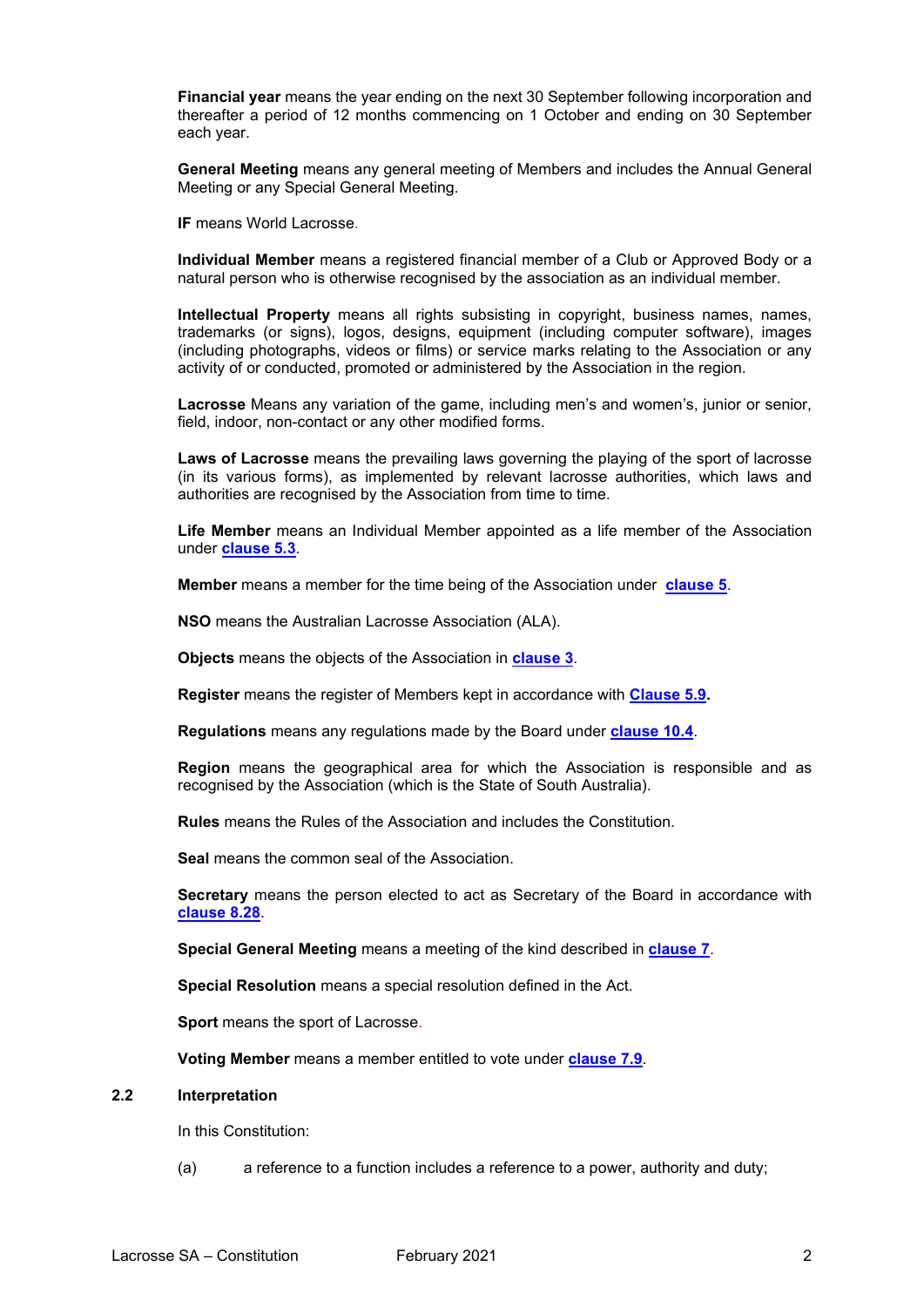- (b) a reference to the exercise of a function includes, where the function is a power, authority or duty, a reference to the exercise of the power or authority of the performance of the duty;
- (c) words importing the singular include the plural and vice versa;
- (d) words importing any gender include other genders;
- (e) references to persons include corporations and bodies politic;
- (f) references to a person include the legal personal representatives, successors and permitted assigns of that person;
- (g) a reference to a statute, ordinance, code or other law includes regulations and other statutory instruments under it and consolidations, amendments, re-enactments or replacements of any of them (whether of the same or any legislative authority having jurisdiction);
- (h) a reference to 'writing' shall, unless the contrary intention appears, be construed as including references to printing, lithography, photography and other modes of representing or reproducing words in a visible form, including messages sent by electronic mail; and
- (i) any doubt arising as to the application or meaning of any clause or wording therein shall be decided by a vote at a General Meeting, which decision shall be final and conclusive.

# <span id="page-5-0"></span>**2.3 Severance**

If any provision of this Constitution or any phrase contained in it is invalid or unenforceable, the phrase or provision is to be read down if possible, so as to be valid and enforceable, and otherwise shall be severed to the extent of the invalidity or unenforceability, without affecting the remaining provisions of this Constitution.

# <span id="page-5-1"></span>**2.4 The Act**

Except where the contrary intention appears, in this Constitution, an expression that deals with a matter under the Act has the same meaning as that provision of the Act. Model rules under the Act are expressly displaced by this Constitution.

# <span id="page-5-2"></span>**3. OBJECTS OF THE ASSOCIATION**

The objects of the Association are to:

- (a) provide for the conduct, encouragement, promotion, control and administration of the sport of lacrosse, in its various forms, on a competitive, recreational, social and/or community basis, throughout South Australia and elsewhere.
- (b) affiliate and otherwise liaise with the Australian Lacrosse Association Ltd. (ALA), the international parent body, the State government body for sport and recreation and other similar bodies in the pursuit of these objects and the sport of lacrosse;
- (c) ensure that a high standard of the sport of lacrosse is maintained;
- (d) use and protect the Intellectual Property of LSA including but not limited to logos, trademarks, copyright and names on any equipment, product, publication or event developed by LSA;
- (e) further develop LSA (or any substitute or other entity) into an organised institution and with these purposes in view, to foster, regulate, organise and manage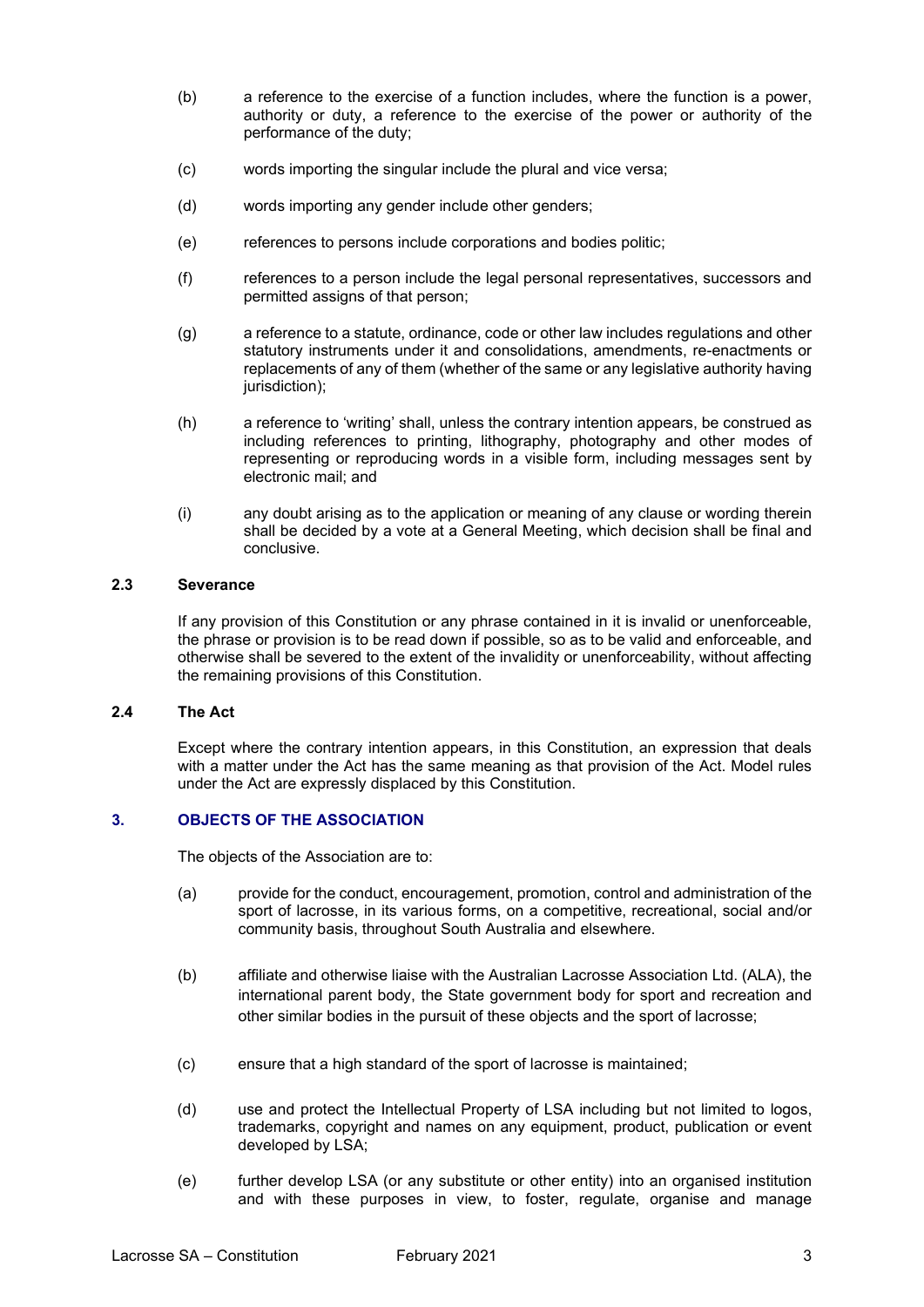competitions, events, displays and other activities and to issue badges, medallions and certificates and award trophies to successful competitors;

- (f) encourage competitors to realise their potential and athletic abilities;
- (g) encourage and promote performance-enhancing drug free competitions;
- (h) encourage and promote equitable competition and involvement in the sport of lacrosse; and
- (i) arrange, conduct and regulate competitions in the Sport;
- (j) maintain and enhance the reputation of the Sport and the standards of play and behaviour of participants in the Sport;
- (k) undertake and or do other things or activities which are necessary, incidental or conducive to the advancement of these Objects;
- (l) have regard to the public interest in its operations;
- (m) promote the economic and community service success, strength and stability of the Association, the Members and the Sport;
- (n) strive for government, commercial and public recognition of the Association and the Sport;
- (o) abide by, promulgate, enforce and secure uniformity in the application of the rules of the Sport as may be determined from time to time by the NSO or the IF and as may be necessary for the management and control of the Sport and related activities;
- (p) act as an arbiter (as required) on all matters pertaining to the conduct of the Sport, including disciplinary matters;
- (q) pursue such commercial arrangements, including sponsorship and marketing opportunities, as are appropriate to further the interests of the Sport;
- (r) adopt and implement such policies as may be developed by the NSO, including (as relevant and applicable) Member protection, anti-doping, health and safety, player and child welfare, junior sport, infectious diseases and such other matters as may arise as issues to be addressed in the Sport;
- (s) do all that is reasonably necessary to enable these Objects to be achieved and enable Members to receive the benefits which these Objects are intended to achieve;
- (t) promote the health and safety of Members and all other participants in the Sport; and
- (u) seek and obtain improved facilities for the enjoyment of the Sport.

#### <span id="page-6-0"></span>**4. POWERS OF THE ASSOCIATION**

Solely for furthering the Objects, the Association has the rights, powers and privileges conferred on it under section 25 of the Act, namely to:

- (a) acquire, hold, deal with, and dispose of, any real or personal property;
- (b) administer any property on trust;
- (c) open and operate ADI accounts;
- (d) invest its moneys —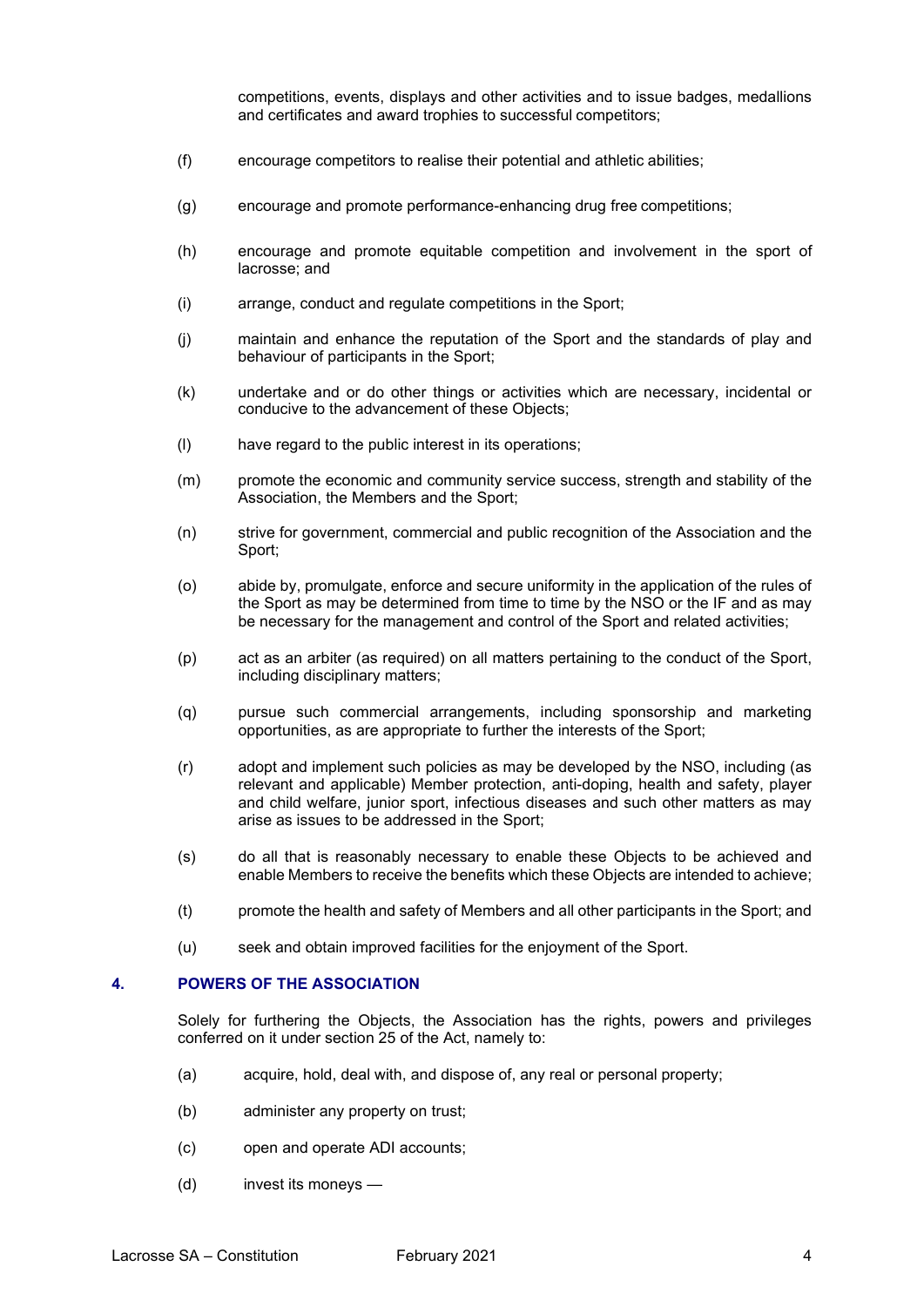- (i) in any security in which trust moneys may, by Act of Parliament, be invested; or
- (ii) in any other manner authorised by the rules of the Association;
- (e) borrow money upon such terms and conditions as the Association thinks fit;
- (f) give such security for the discharge of liabilities incurred by the Association as the Association thinks fit;
- (g) appoint agents to transact any business of the Association on its behalf; and
- (h) enter into any other contract it considers necessary or desirable.

#### <span id="page-7-0"></span>**5. MEMBERSHIP**

#### <span id="page-7-1"></span>**5.1 Categories of Members**

The Members of the Association shall consist of:

- (a) **Affiliate Members**, which subject to this Constitution, shall be represented by a Delegate, and which shall have the right to receive notice of General Meetings and to be present, debate and vote on behalf of their respective Club or Approved Body at General Meetings;
- (b) **Life Members**, who subject to this Constitution, shall have the right to receive notice of General Meetings and to be present and to debate at General Meetings, but shall have no voting rights at General Meetings;
- (c) **Directors**, who shall have the right to be present and to debate at General Meetings, but have no voting rights at General Meetings; and
- (d) such new categories of Members as may be created by the Board. Any new category of Member created by the Board cannot be granted voting rights without the approval of the Association in General Meeting.

# <span id="page-7-2"></span>**5.2 Affiliate Members**

- A Club or Approved Body may apply to the Board for admission to Membership as  $(a)$ an Affiliate Member;
- $(b)$ To be, or remain, eligible for Membership, a Club or Approved Body must be incorporated or be in the process of incorporation as detailed in the Regulations;
- Once a Member, an Affiliate Member has the right to receive notice of General  $(c)$ Meetings and to be present, debate and vote at General Meetings;
- Each Affiliate Member is taken, by virtue of that membership, to have agreed:  $(d)$ 
	- (i) that it recognises the Association as the authority for the Sport in South Australia and the NSO as the authority for the Sport nationally;
	- (ii) that it will submit an up-to-date copy of its Constituent Documents to the Board as and when requested by the Board or required by the Regulations;
	- (iii) that it will conscientiously attend General Meetings;
	- (iv) that it will maintain, in a form acceptable to the Association, a register of its Members and provide a copy of the register to the Board on request by the Board; and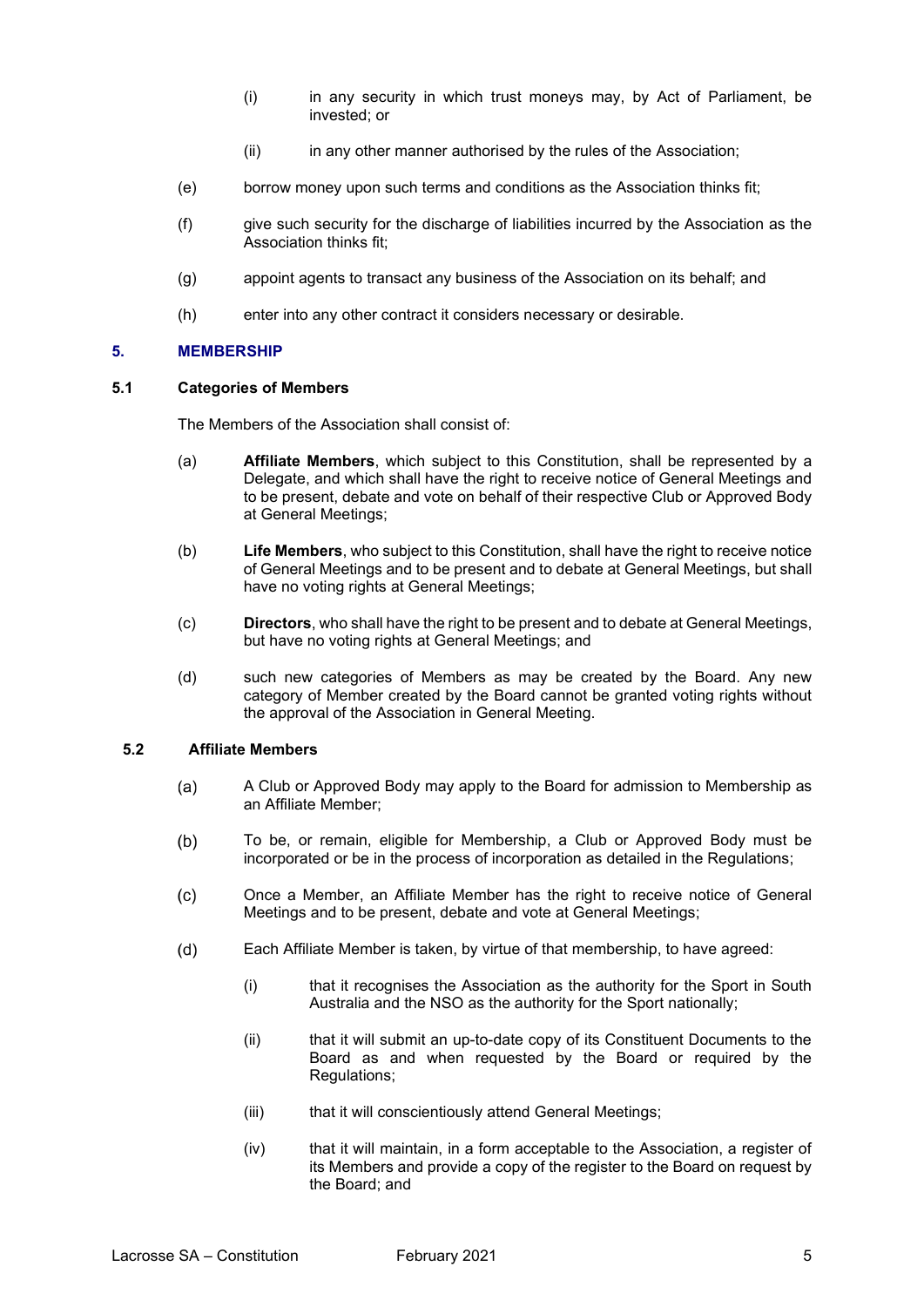- (v) annually register with the Association:
	- (a) any person who represents that Club or Approved Body in any competition conducted by or under the auspices of the Association
	- (b) non-playing members of the Club or Approved Body
- (vi) that, if requested by the Association, it will also provide the Association with copies of its audited accounts, annual financial reports and other associated documents as soon as practicable following the Affiliate Member's Annual General Meeting.
- (e) If an Affiliate Member is not incorporated at the time of applying for membership, the process of incorporation must be completed within one year of applying for membership. If that process is not completed within that time, the Affiliate Member's membership will lapse but it may reapply on becoming incorporated.
- (f) Each Affiliate Member's Constituent Documents must:
	- (i) clearly reflect the Objects; and
	- (ii) conform with this Constitution, the Regulations and the policies of the Association.

#### <span id="page-8-0"></span>**5.3 Life Members**

- (a) Life membership is the highest honour that can be bestowed by the Association for longstanding and valued service to the Association.
- (b) Any Member may recommend a person for Life Membership by notice in writing to the Board before October 10 in any year.
- (c) Each nomination must give a detailed resume of the nominee's voluntary, meritorious service and involvement within lacrosse for a minimum of ten years specifically for Lacrosse SA. Consideration should be given to the length and continuity of service, responsibility of tasks or positions held, persona presented and the benefits derived from the commitment to lacrosse in this state. Club or National participation is not a qualification.
- (d) Upon receipt of such a nomination the Executive Officer shall arrange a meeting of a committee consisting of three Life Members and the President (who shall be Chairman of the committee) to consider such a nomination. If the committee recommends a nominee to be a Life Member it shall advise the Executive Offer who shall in turn submit such recommendation to the Board of Directors for approval. If approved, the presentation of Life Membership should occur at the Annual General Meeting of the Association.
- (e) Life Membership shall be conferred only at an Annual General Meeting of the Association after having been approved by the Board.
- (f) A Life Member has the right to receive notice of General Meetings and to be present and to debate but not to vote at General Meetings.
- (g) A Life Member will not be required to pay fees or subscriptions (other than fees that are required to be paid by a participant in the Sport in his or her capacity as a participant in the Sport).
- (h) The number of living Life Members shall not exceed thirty (30) at any time.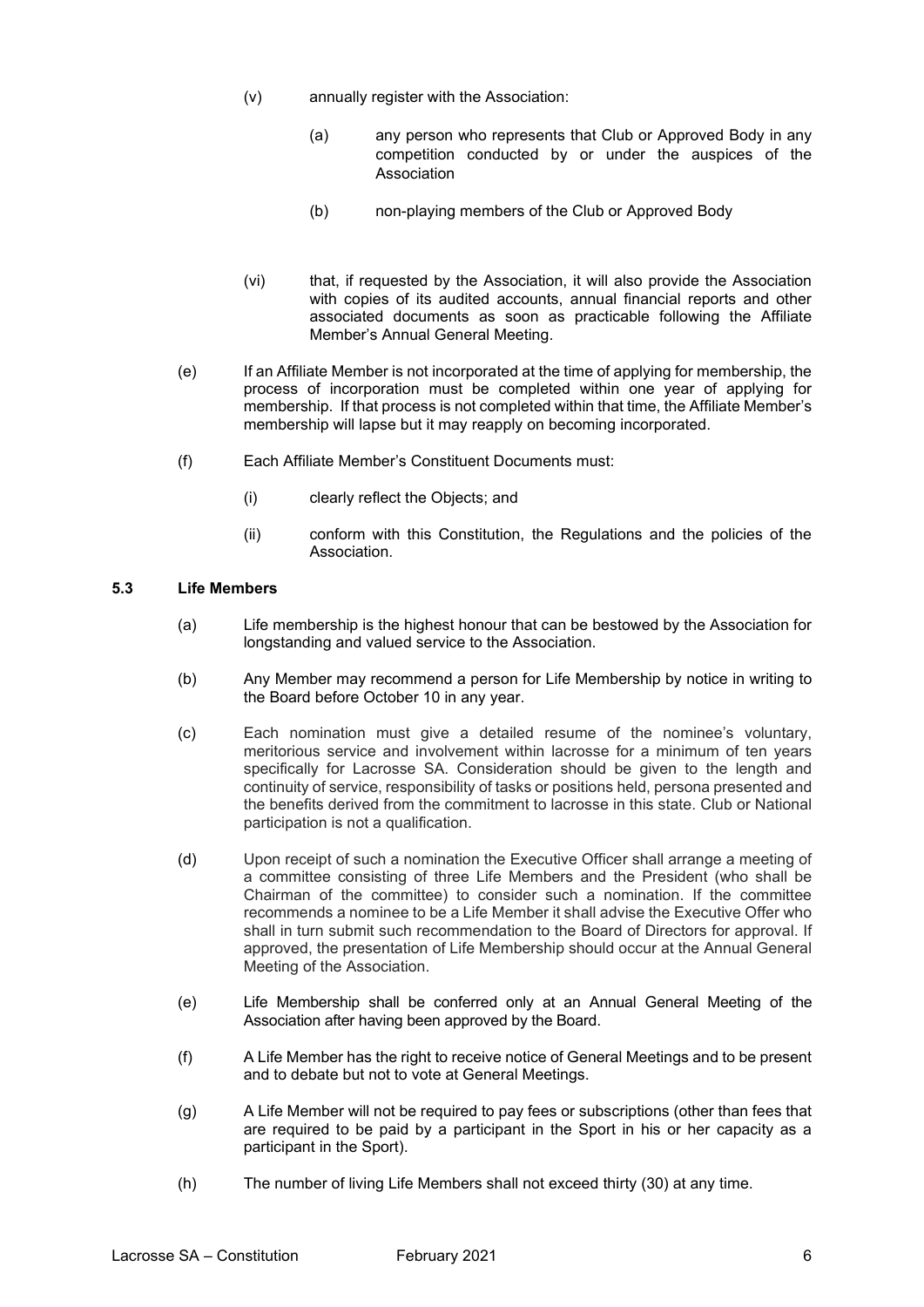# <span id="page-9-0"></span>**5.4 Application for Membership**

- (a) Subject to this **[clause 5](#page-7-0)**, an applicant candidate for membership must apply to the Board in writing.
- (b) The application must:
	- (i) be in a form approved by the Board;
	- (ii) contain full particulars of the name and address and contact details of the applicant;
	- (iii) identify the category of membership for which the applicant is applying; and
	- (iv) contain any other information prescribed by Regulation for an application for membership in that category.

#### <span id="page-9-1"></span>**5.5 Discretion to Accept or Reject Application**

- (a) The Association may accept or reject an application for membership whether or not the applicant has complied with the requirements in this **[clause 5](#page-7-0)**. The Association shall not be required or compelled to provide a reason for accepting or rejecting the Application.
- (b) Where the Association accepts an application, the applicant shall become a Member. Membership shall be deemed to commence upon acceptance of the application by the Association. The Executive Officer shall amend the register accordingly as soon as practicable.
- (c) Where the Association rejects an application, any fees forwarded with the application will be refunded and the application shall be deemed rejected.

#### <span id="page-9-2"></span>**5.6 Re-Affiliation of Affiliate Members**

- (a) Affiliate Members must re-affiliate annually with the Association in accordance with the procedures set down by the Association in Regulations from time to time.
- (b) Upon re-affiliation, Affiliate Members must lodge with the Association an updated copy of their own Constituent Documents (including all amendments) and they must provide details of any change in its Delegate and any other information reasonably required by the Association. Each Affiliate Member is to ensure that its own constitution is amended to conform to any amendments made to this Constitution.

#### <span id="page-9-5"></span><span id="page-9-3"></span>**5.7 Deemed Membership**

- (a) All Members which or who are, prior to the operation of this Constitution, Members of the Association, shall be deemed Members from the time of the operation of this **Constitution**
- (b) Members shall provide the Association with such details as are reasonably required by the Association under this Constitution within one month of the operation of this Constitution.
- (c) Any Members of the Association, prior to the operation of this Constitution, who are not deemed Members under **clause 5.[7\(a\)](#page-9-5)** shall be entitled to carry on such functions equivalent to their previous functions as are provided for under this Constitution.

#### <span id="page-9-4"></span>**5.8 Obligations of Members**

Each Member must: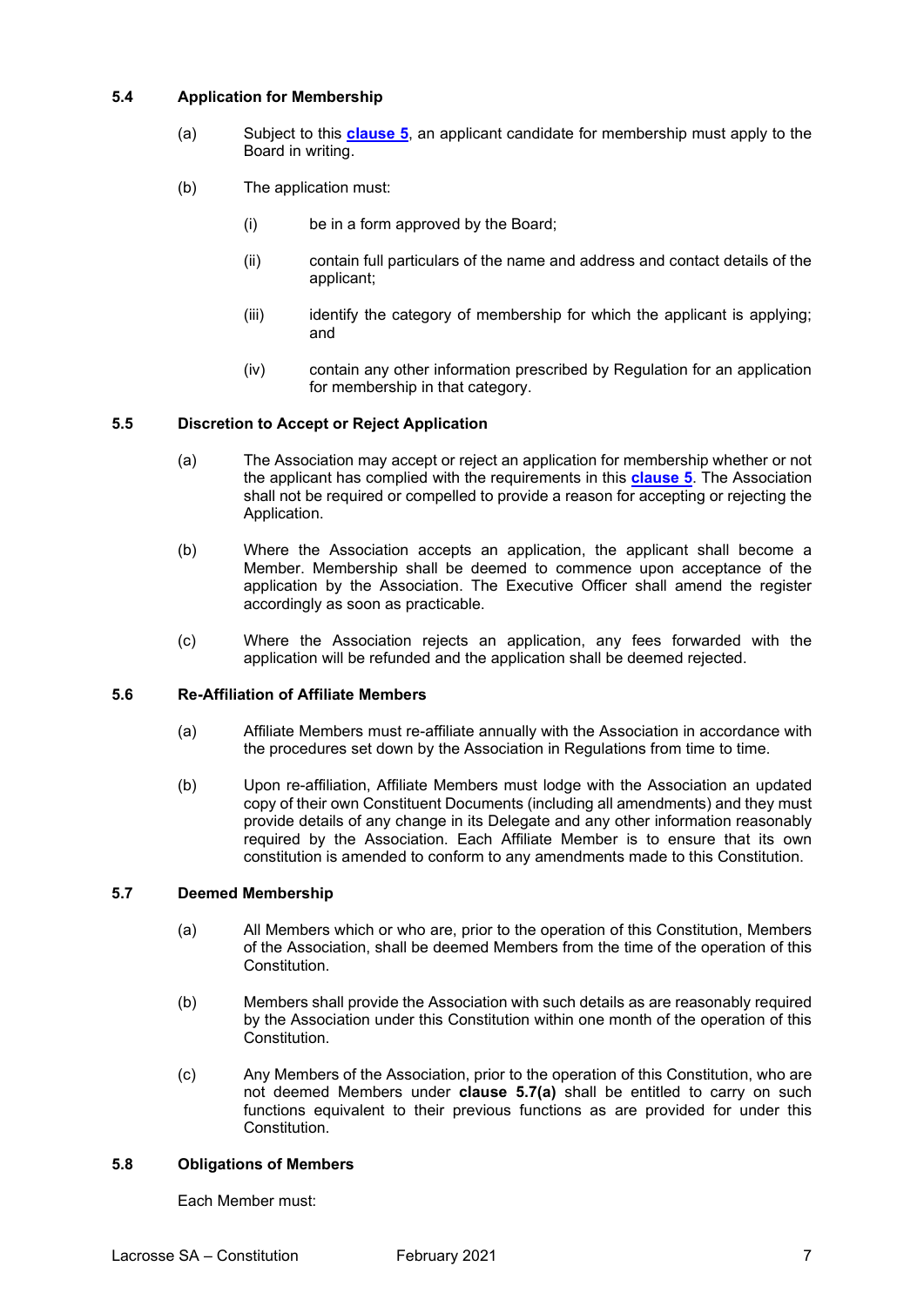- (a) treat all staff, contractors and representatives of the Association, the NSO and all those involved with the Sport with respect, decency and courtesy at all times;
- (b) maintain and enhance the standards, quality and reputation of the Association, the NSO and the Sport;
- (c) not act in a manner:
	- (i) unbecoming of a Member or prejudicial to the Objects or the interests or reputation of the Association, the NSO or the Sport; or
	- (ii) that is likely to bring the Association, the NSO or the Sport into disrepute or which might adversely affect or derogate from the standards, quality and reputation of the Association, the NSO or the Sport and its maintenance and development; and
- (d) in the case of an Affiliate Member:
	- (i) take reasonable steps to prevent any of its own members or any of its participants from acting in a manner:
		- (a) unbecoming or prejudicial to the Objects of the interests or reputation of the Association, the NSO or the Sport; or
		- (b) that is likely to bring the Association, the NSO or the Sport into disrepute or which might adversely affect or derogate from the standards, quality and reputation of the Association, the NSO or the Sport and its maintenance and development; and
	- (ii) take reasonable steps to discipline appropriately any of its own members or participants if that member or participant acts in such a way;
	- (iii) be or remain incorporated in South Australia;
	- (iv) nominate an appropriate Delegate annually to attend General Meetings, and shall inform the Association of the details of that person accordingly;
	- (v) provide the Association with copies of its audited accounts, annual financial reports and other associated documents as soon as practicable, following its own annual general meetings;
	- (vi) recognise the Association as the authority for the Sport in South Australia and the NSO as the authority for the Sport nationally;
	- (vii) adopt and implement such policies as may be developed by the Association;
	- (viii) have regard to the Objects in any way pertaining to the Sport;
	- (ix) the Constituent Documents of each Affiliate Member shall, at the earliest available opportunity, but within one year of the commencement of this Constitution, recognise the Association as the authority for the Sport in South Australia and the NSO as the authority for the Sport nationally; and
	- (x) it shall maintain, in a form acceptable to the Association, a register of all members of its members. Each Affiliate Member shall provide a copy of the register at a time and in a form acceptable to the Association. They shall also provide regular updates of the register to the Association.

#### <span id="page-10-0"></span>**5.9 Association to Keep Register**

Subject to the Act, confidentiality considerations and privacy laws: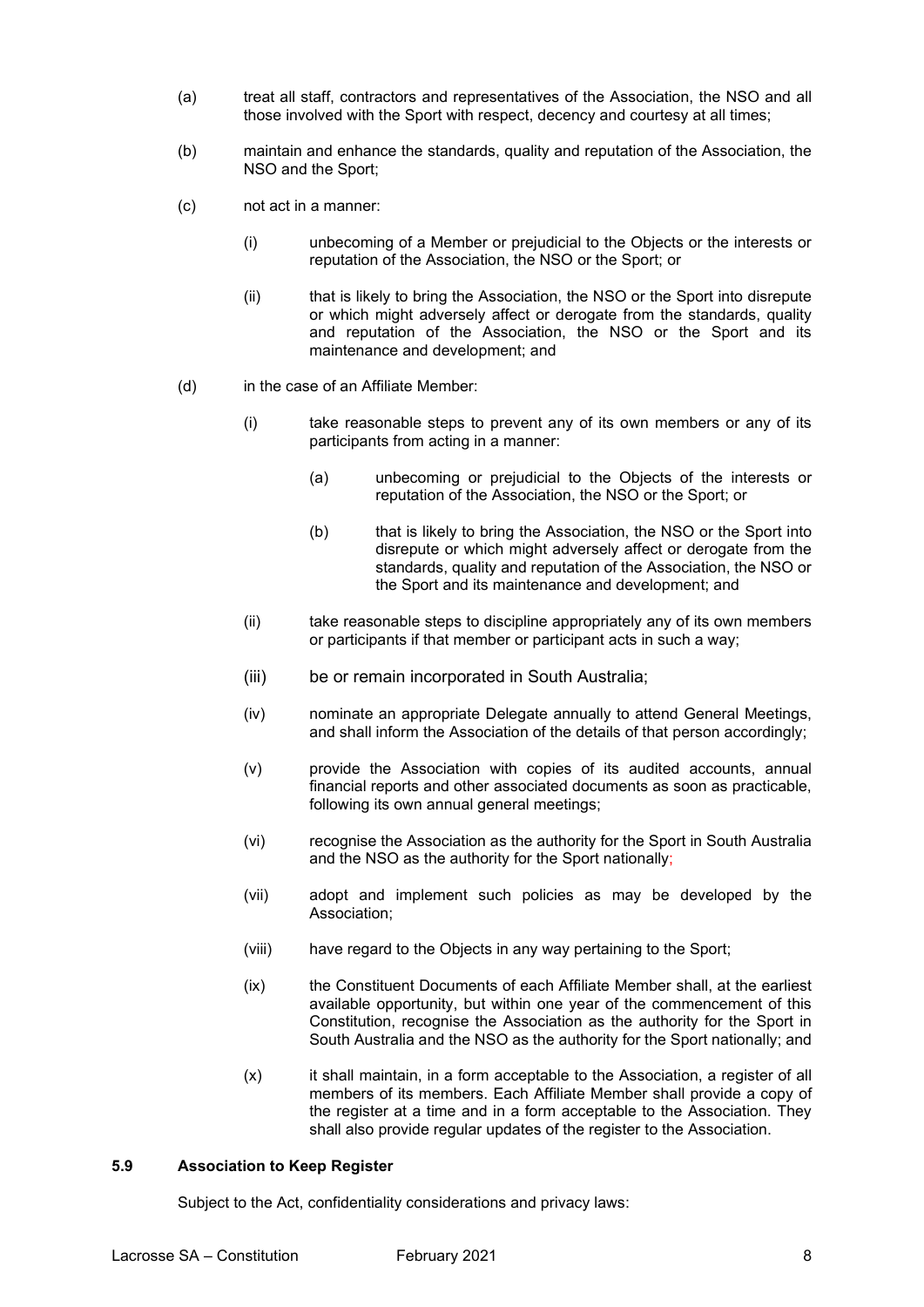- (a) the Association must keep and maintain a register of Members, which shall contain, at least;
	- (i) the full name, address, category of membership and date of entry to membership of each Member and Director; and
	- (ii) where applicable, the date of termination of membership of each previous Member.
- (b) the Register may contain such other information as the Board considers appropriate;
- (c) Members must provide the Association with the details required by the Association to keep the register complete and up to date; and
- (d) Members shall provide notice of any change and required details to the Association within one month of such change.

#### <span id="page-11-0"></span>**5.10 Inspection of Register**

Subject to the Act, confidentiality considerations and privacy laws, an extract of the register, excluding the address or other direct contact details of any Member, shall be available for inspection (but not copying) by Members who make a reasonable request for a proper purpose.

#### <span id="page-11-1"></span>**5.11 Use of Register**

Subject to the Act, confidentiality considerations and privacy laws, the register may be used to further the Objects, in such manner as the Board considers appropriate.

# <span id="page-11-2"></span>**5.12 Effect of Membership**

Members acknowledge and agree that:

- (a) this Constitution forms a contract between each of them and the Association and that they are bound by this Constitution and the Regulations and policies of the Association (as well as the constitutions, regulations and policies of the NSO, where applicable);
- (b) they shall comply with and observe this Constitution and the Regulations and policies of the Association and also any determination, resolution or decision, which may be made or passed by the Board or other entity with delegated authority on behalf of the Association;
- (c) by submitting to this Constitution and the Regulations and policies of the Association, they are subject to the jurisdiction of the Association and the NSO (where applicable);
- (d) the Constitution and the Regulations and policies of the Association are necessary and reasonable for promoting the Objects and particularly the advancement and protection of the Sport in the Region; and
- (e) they are entitled to all benefits, advantages, privileges and services of being a Member of the Association.

# <span id="page-11-3"></span>**5.13 Resignation of Membership**

- (a) A Member who has paid all arrears of fees payable to the Association may resign or withdraw from membership of the Association by giving one month's notice in writing to the Association, subject to the clauses below.
- (b) An Affiliate Member may not resign, disaffiliate or otherwise seek to withdraw from the Association without approval by Special Resolution of the Affiliate Member. A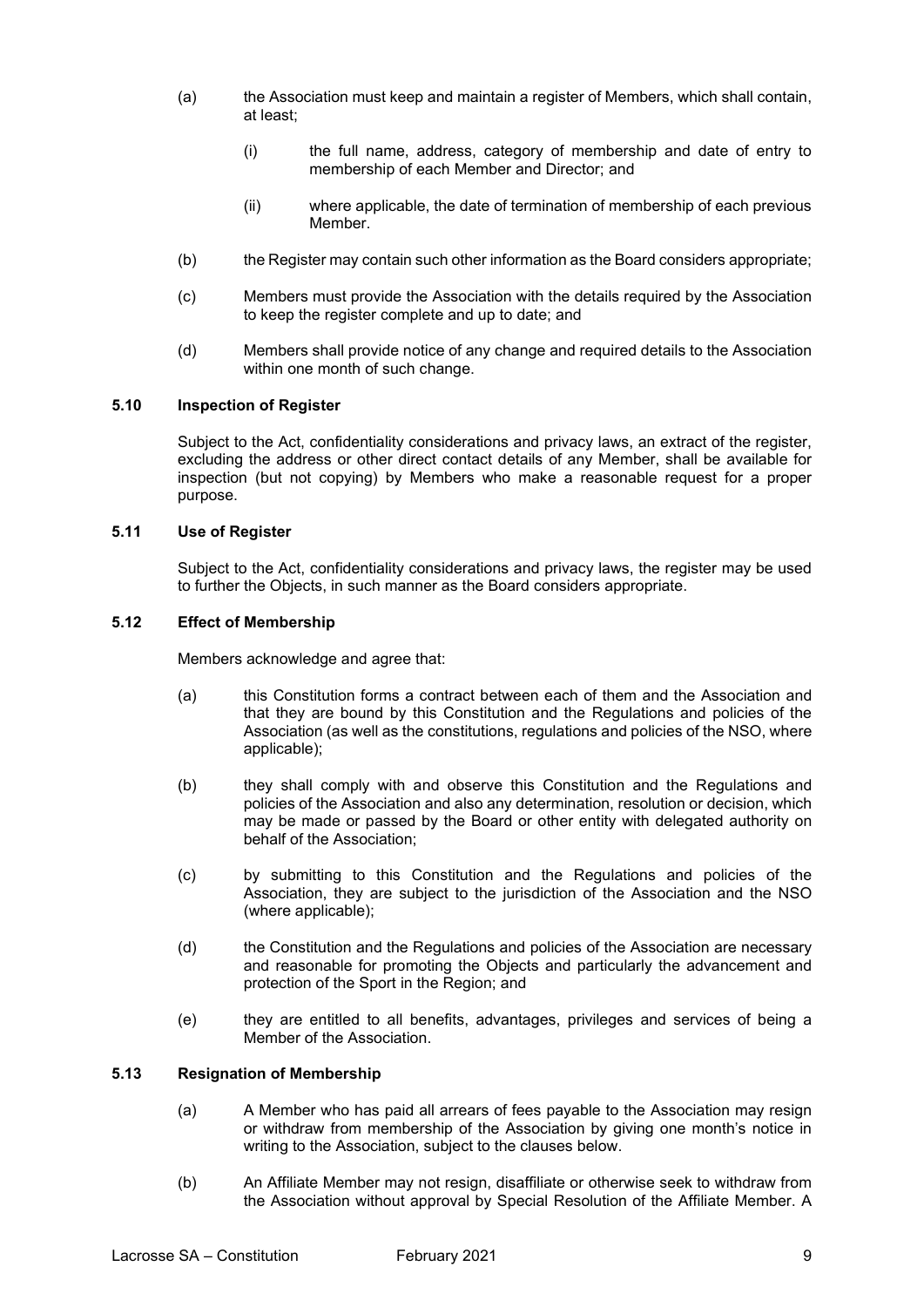copy of the relevant minutes of the Affiliate Member's meeting showing that the Special Resolution has been passed by the Affiliate Member must be provided to the Association.

- (c) If an Affiliate Member ceases to be a Member under this Constitution, the Association membership of all Individual Members affiliated or registered with or through the Affiliate Member shall not automatically cease at that time but shall be dealt with in accordance with the Regulations and the circumstances pertaining to each Member.
- (d) Once the Association receives notice of resignation of membership given under this **clause 5.13**, it must make an entry in the register that records the date on which the Member who or which gave notice ceased to be a Member.

# <span id="page-12-4"></span><span id="page-12-0"></span>**5.14 Discontinuance of Membership for Breach**

- (a) Membership of the Association may be discontinued by the Board upon breach of any clause of this Constitution or the Regulations or the policies of the Association. This includes, but is not limited to, the failure to pay any monies owed to the Association, disciplinary matters, and the failure to comply with the Regulations or any resolutions or determinations made or passed by the Board or any duly authorised committee.
- (b) Membership shall not be discontinued by the Board under **clause 5.1[4\(a\)](#page-12-4)** without the Board first giving the relevant Member sufficient opportunity to explain the breach and/or remedy the breach.
- (c) A Member may not be expelled unless the Member has been afforded natural justice in accordance with the Act and procedural fairness generally.
- (d) Where a Member fails, in the Board's view, to adequately explain or remedy the breach, that Member's membership shall be discontinued under **clause 5.1[4\(a\).](#page-12-4)** The Association shall give written notice of the discontinuance to the Member. The register shall be amended to reflect any discontinuance of membership under this **clause 5.14** as soon as practicable.

#### <span id="page-12-1"></span>**5.15 Discontinuance of Membership for Failure to Re-Affiliate**

- (a) Membership of the Association may be discontinued by the Board if an Affiliated Member has not re-affiliated with the Association within one month of the reaffiliation falling due (and notice of such has been brought to the attention of the Affiliated member). In that case, the Affiliated Member's membership will be deemed to have lapsed from that time.
- (b) The register shall be amended to reflect any discontinuance by reason of lapse of membership under this **clause 5.15** as soon as practicable.

# <span id="page-12-2"></span>**5.16 Member to Re-Apply for Membership**

A Member whose membership has been discontinued under **clauses [5.13,](#page-11-3) [5.14](#page-12-0) o[r 5.15](#page-12-1)**:

- (a) may seek renewal or re-apply for membership in accordance with this Constitution; and
- (b) may be re-admitted as a Member at the discretion of the Board.

#### <span id="page-12-3"></span>**5.17 Forfeiture of Rights**

(a) A Member who or which ceases to be a Member, for whatever reason, shall forfeit all rights in and claims upon the Association and its property and shall not use any property of the Association including Intellectual Property.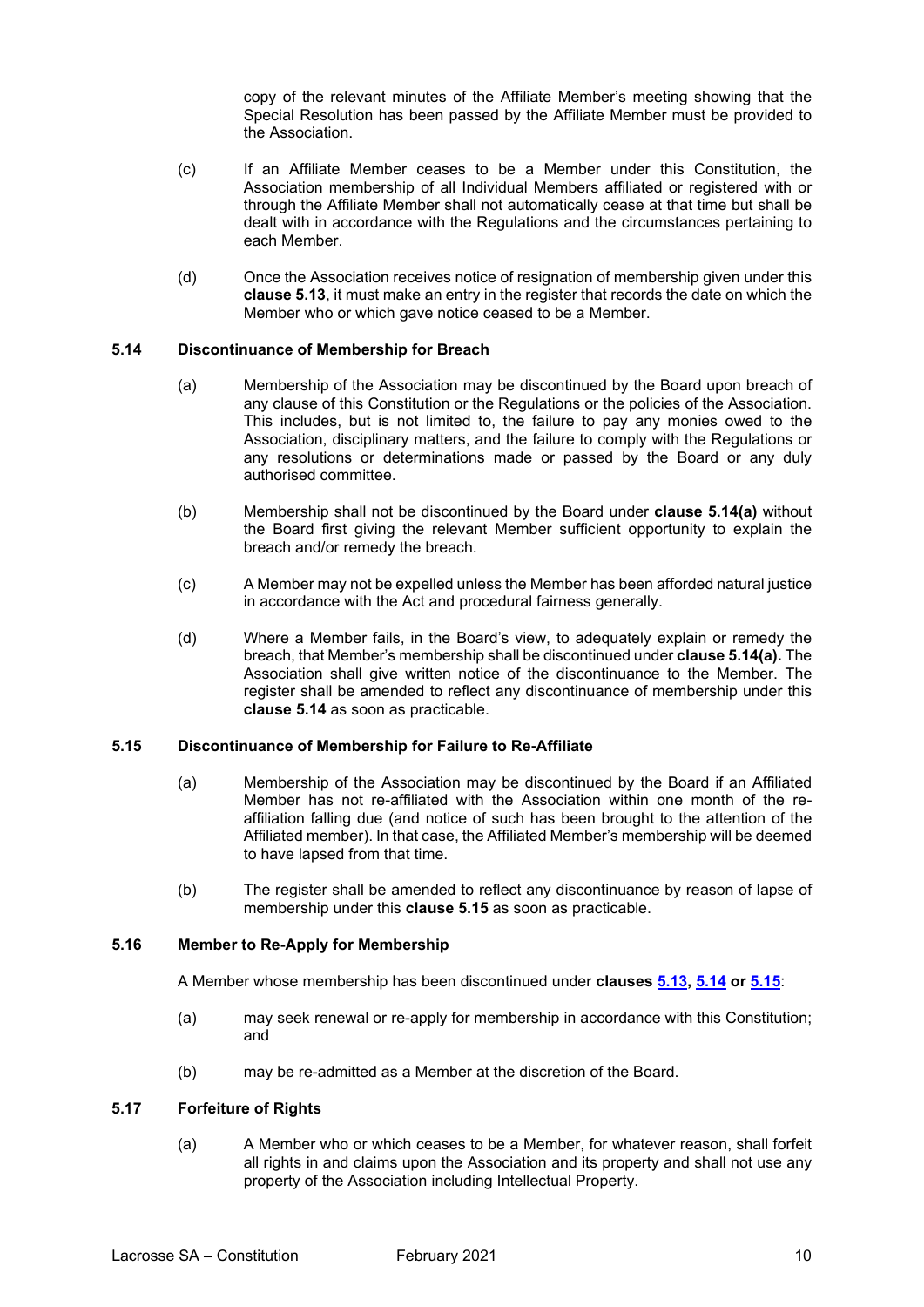- (b) Any Association documents, records or other property in the possession, custody or control of that Member shall be returned to the Association immediately.
- (c) Where an Affiliated Member ceases to be a Member, it shall also forfeit all representation rights on the Board and at General Meetings effective immediately.

#### <span id="page-13-0"></span>**5.18 Delegate Position Lapses**

The position of Delegate shall lapse immediately on cessation of membership of an Affiliate Member.

#### <span id="page-13-1"></span>**5.19 Membership May be Reinstated**

Membership which has been discontinued under this **[clause 5](#page-7-0)** may be reinstated at the discretion of the Board, with such conditions of membership as the Board deems appropriate.

#### <span id="page-13-2"></span>**5.20 Refund of Membership Fees**

Membership fees or subscriptions paid by the discontinued Member may be refunded on a pro-rata basis to the Member upon discontinuance.

#### <span id="page-13-3"></span>**5.21 Subscriptions and Fees**

- (a) The Board will:
	- (i) fix annual membership subscriptions;
	- (ii) fix such other fees or levies as the Board considers prudent for the effective and sustainable management of the affairs of the Association; and
	- (iii) determine the time for and manner of payment of the subscriptions, fees and levies by Members to the Association.
- (b) The Board may fix subscriptions, fees or levies at different rates for different categories of membership and may determine that no subscriptions are payable by one or more of the categories for any year.
- (c) The Board may also authorise payment of subscriptions, fees or levies by instalments for some or all of the categories of membership and it may prescribe different terms of instalments for different categories of membership.
- (d) On admission to membership, a new Member must pay the current full year's subscription unless the Board agrees to accept payment in instalments.
- (e) The Board may waive all or part of a Member's subscriptions, fees or levies and may agree terms of payment for a Member different from those applicable to other Members of the same category if the Board is satisfied that there are special reasons to do so.

# <span id="page-13-4"></span>**6. DISCIPLINE AND DISPUTE RESOLUTION**

#### <span id="page-13-5"></span>**6.1 Regulations**

- (a) The Board may make Regulations governing the hearing and determination of disputes, protests or complaints made by or against Members or participants or the Association or disciplinary matters generally or any other matter involving the enforcement of this Constitution or the Regulations or policies of the Association against Members or participants or the Association.
- (b) A Regulation made under this **clause 6.1** may: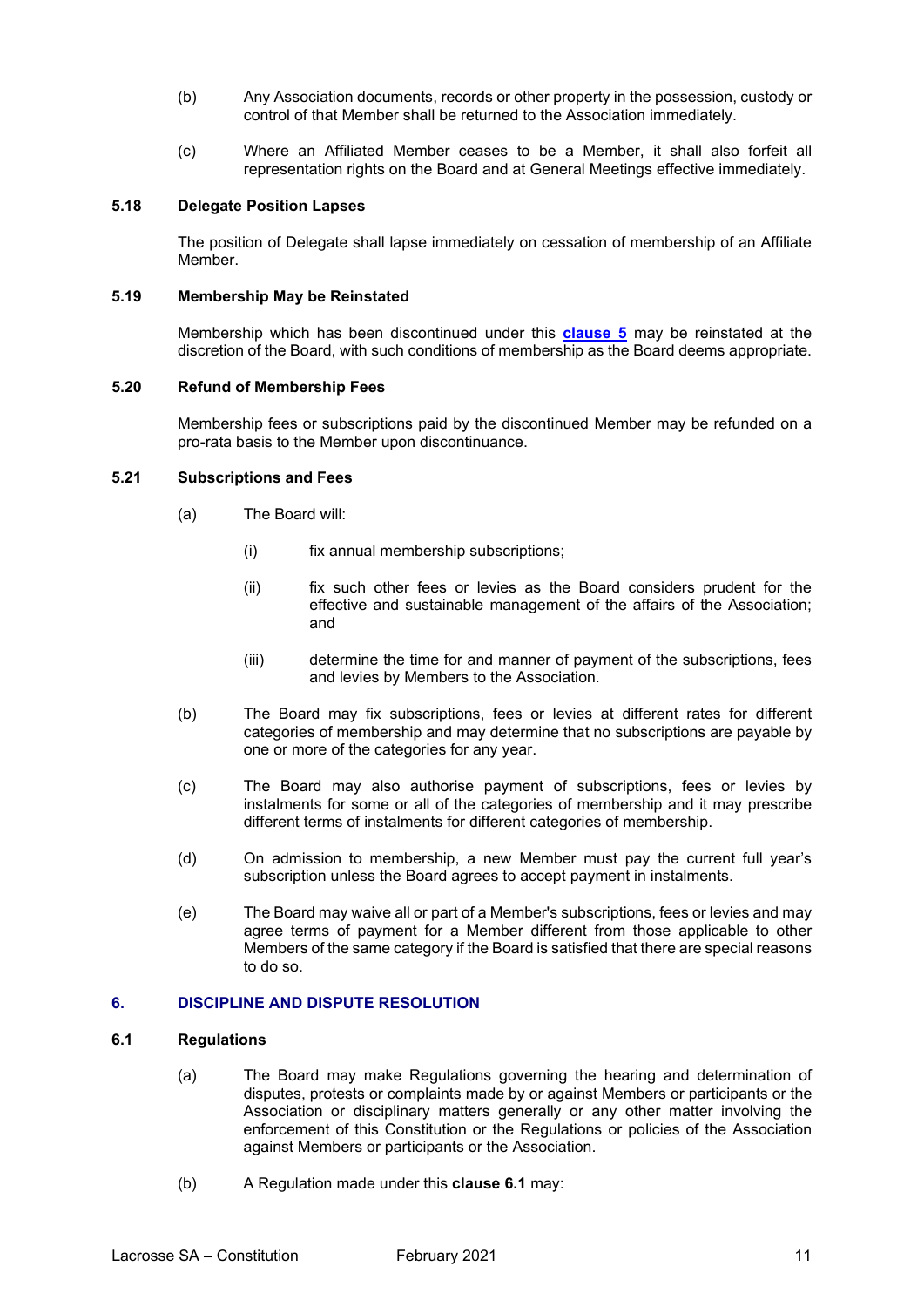- (i) provide for one or more judiciary committees or tribunals to hear and resolve cases falling under this **clause 6.1**, including committees or tribunals for appeals from Affiliate Members;
- (ii) prescribe penalties for breaches of this Constitution or the Regulations or policies of the Association;
- (iii) invest a judiciary committee or tribunal with power to impose penalties; and
- (iv) otherwise prescribe the procedures for dealing with cases falling under this **clause 6.1**.
- (c) Despite any Regulation made under this **clause 6.1**, and unless otherwise specified, the Board may itself deal with any disciplinary matter referred to it or appoint a judiciary committee or tribunal to do so.

#### <span id="page-14-0"></span>**6.2 Natural Justice and Procedural Fairness**

All proceedings relating to matters falling under **clause 6.1** must be conducted according to the rules of natural justice in accordance with the Act and procedural fairness generally.

#### <span id="page-14-1"></span>**6.3 Process**

- (a) The dispute resolution procedure set out in this clause applies to disputes between a Member and:
	- (i) another Member; or
	- (ii) the Association.
- (b) In this clause 'Member' includes any former Member who was a Member not more than six months before the dispute occurred and who is involved in the dispute.
- (c) The parties to the dispute must meet and discuss the matter in dispute, and, if possible, resolve the dispute within fourteen (14) days after the dispute comes to the attention of all parties.
- (d) If the parties are unable to resolve the dispute at the meeting or if a party fails to attend that meeting, then the parties must, within ten (10) days after the scheduled meeting, refer the dispute to the Association or the State Sport Dispute Centre (if applicable to the Association) to resolve the dispute in accordance with **clause 6.1**.
- (e) The Committee may prescribe additional grievance procedures in Regulations under **[clause 6.1](#page-13-5)**.

# <span id="page-14-2"></span>**7. GENERAL MEETINGS**

#### <span id="page-14-3"></span>**7.1 Types**

There are two (2) General Meetings that can be convened where Affiliate Members have the opportunity to express opinions and vote on various matters. They are:

- (a) **Annual General Meetings**: Annual General Meetings of the Association must be held in accordance with the Act and this Constitution and on a date and at a venue to be determined by the Board.
- (b) **Special General Meetings**: Special General Meetings of the Association are special meetings that are convened by Members to discuss extraordinary issues.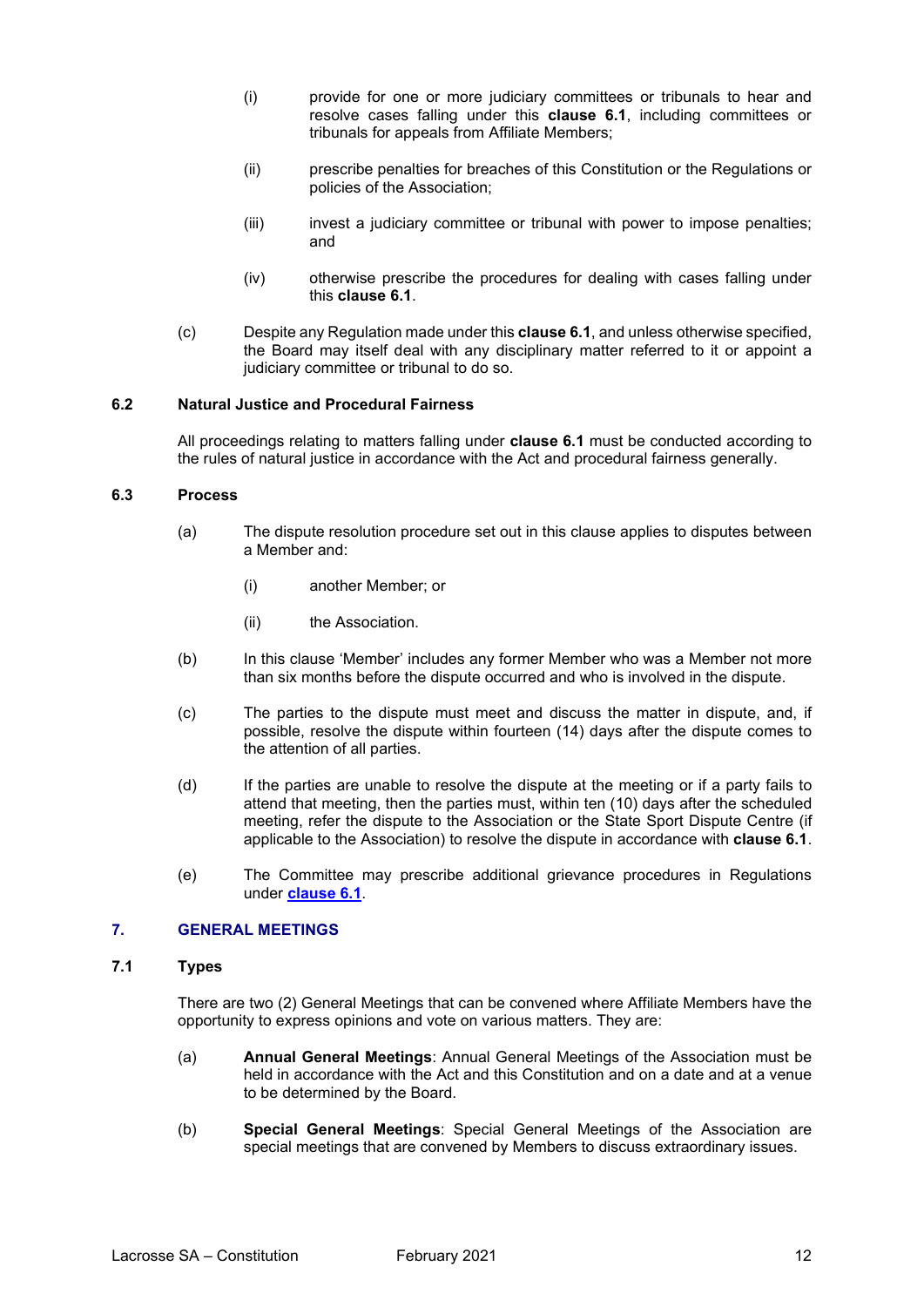# <span id="page-15-0"></span>**7.2 Attendance**

- (a) Unless this Constitution expressly provides otherwise, Members and the auditor are entitled to attend General Meetings but only Affiliate Members are entitled to vote at General meetings.
- (b) Each Affiliate Member, by notice to the Association, may appoint a natural person to act as its Delegate in all matters connected with the Affiliate Member including for voting purposes at General Meetings.
- (c) An Affiliate Member may, by notice under **[clause 10.5](#page-27-1)** to the Association, revoke an appointment made under **clause 7.2(b)**.
- (d) A Delegate appointed under **clause 7.2(b)** may attend a General Meeting by telephone or other electronic means by which he or she can hear and be heard.
- (e) For all the purposes of this Constitution, an Affiliate Member represented at a General Meeting by a Delegate is to be taken to be present in person at the General Meeting.

#### <span id="page-15-1"></span>**7.3 Notice**

- (a) Notice of General Meetings must be given to Members and the auditor by the means authorised in **[clause 10.5](#page-27-1)**.
- (b) A notice of a General Meeting must specify the place, day and hour of the General Meeting and state the nature and order of the business to be transacted at the General Meeting.
- (c) At least twenty-one (21) days' notice of a General Meeting must be given to those Members entitled to receive notice, together with:
	- (i) the agenda for the General Meeting; and
	- (ii) any notice of motion received from Members entitled to vote.

# <span id="page-15-2"></span>**7.4 Business**

- (a) The ordinary business to be discussed at the Annual General Meeting includes, but is not limited to, the consideration and approval of financial and other accounts and the reports of the Board (and those of any auditors), the election of Directors and any amendments to this Constitution.
- (b) All business that is discussed at a Special General Meeting or an Annual General Meeting, other than those matters referred to in **clause 7.4(a)**, is special business.
- (c) No business other than that stated on the notice for a General Meeting may be discussed at that General Meeting.

#### <span id="page-15-3"></span>**7.5 Notices of Motion**

Members entitled to vote may submit notices of motion for inclusion as special business at a General Meeting. All notices of motion must be submitted in writing to the EO not less than fourteen (14) days prior to the General Meeting.

#### <span id="page-15-4"></span>**7.6 Quorum**

No business may be discussed or transacted at a General Meeting unless a quorum is present at the time when the General Meeting proceeds to business. Subject to **clause [7.7\(b\)\(ii\)](#page-16-3)**, a quorum for General Meetings is **50%** of Affiliate Members plus 1.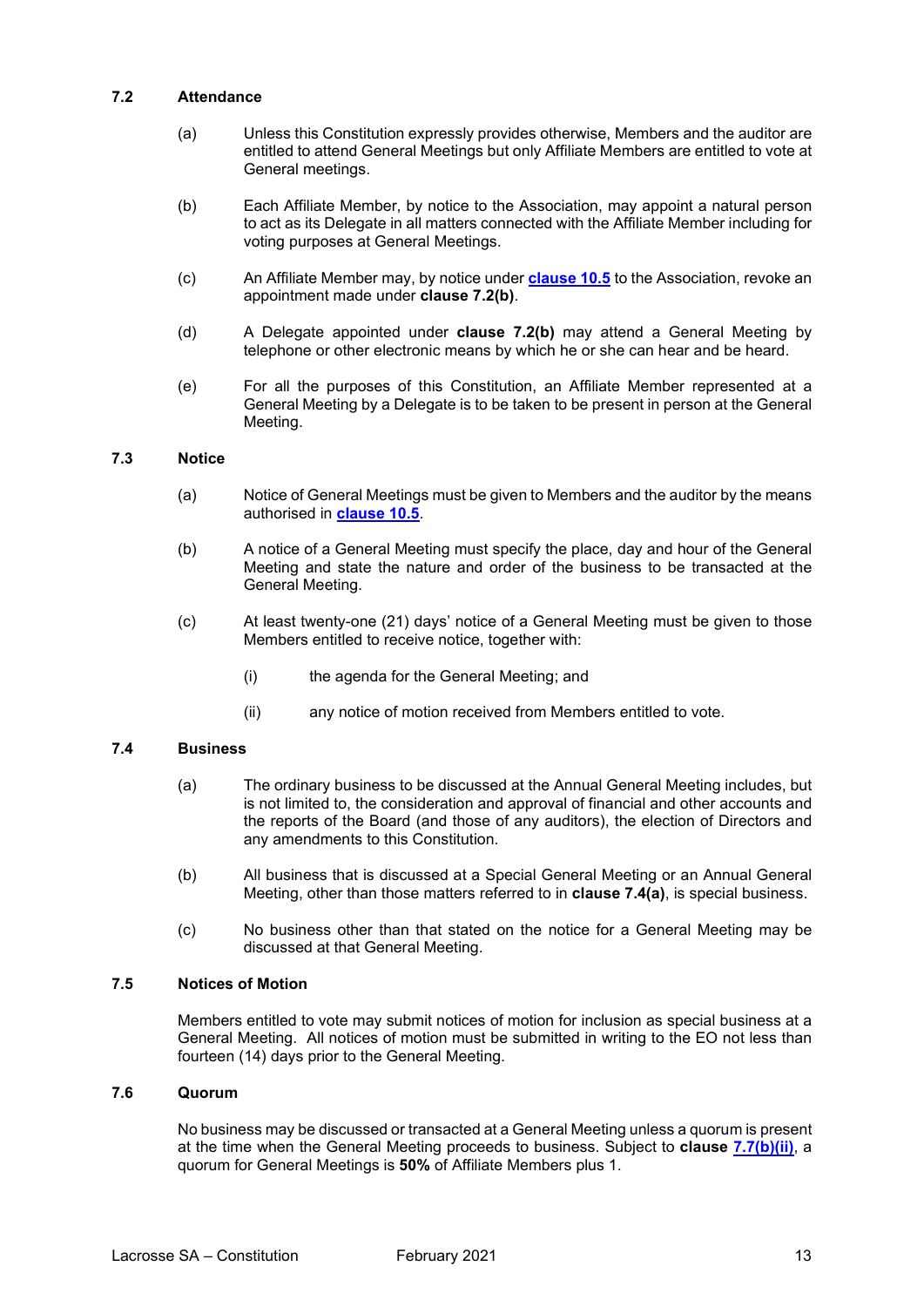# <span id="page-16-0"></span>**7.7 Chairperson to Preside**

- (a) The chairperson of the Board will, subject to this Constitution, preside as chairperson at every General Meeting except:
	- (i) in relation to any election for which the chairperson of the Board is a nominee; or
	- (ii) where the chairperson of the Board has a conflict of interest.
- <span id="page-16-3"></span>(b) If the chairperson of the Board is not present or is unwilling or unable to preside, the Affiliate Members present must appoint another Director to preside as chair for that General Meeting only.

#### <span id="page-16-1"></span>**7.8 Adjournment**

- (a) If within half an hour from the time appointed for the General Meeting, a quorum is not present, the General Meeting must be adjourned until the same day in the next week at the same time and place or to such other day, time and place as the chairperson determines.
- (b) If at the adjourned General Meeting a quorum is not present within half an hour from the time appointed for the adjourned General Meeting:
	- (i) if the General Meeting was convened on the requisition of Affiliate Members under **[clause 7.13\(b\)](#page-17-2)**, the General Meeting will lapse and will not be adjourned or reconvened; and
	- (ii) in any other case, those Affiliate Members present will constitute a quorum.
- (c) The chairperson may, with the consent of any General Meeting at which a quorum is present, and must, if directed by the General Meeting, adjourn the General Meeting from time to time and from place to place but no business may be transacted at any adjourned General Meeting other than the business left unfinished at the General Meeting from which the adjournment took place.
- (d) When a General Meeting is adjourned for thirty (30) days or more, notice of the adjourned General Meeting must be given as in the case of an original General Meeting.
- (e) Except as provided in clause 7.8(c), it is not necessary to give any notice of an adjournment or the business to be discussed or transacted at any adjourned General Meeting.

# <span id="page-16-2"></span>**7.9 Voting Procedure**

- (a) At any General Meeting a resolution put to the vote of the General Meeting will be decided on a show of hands unless a poll is (before the show of hands) demanded by:
	- (i) the chairperson; or
	- (ii) a simple majority of Affiliate Members present at the General Meeting.
- (b) Each Affiliate Member is entitled to one (1) vote at General Meetings.
- (c) The chairperson may not exercise a casting vote at General Meetings.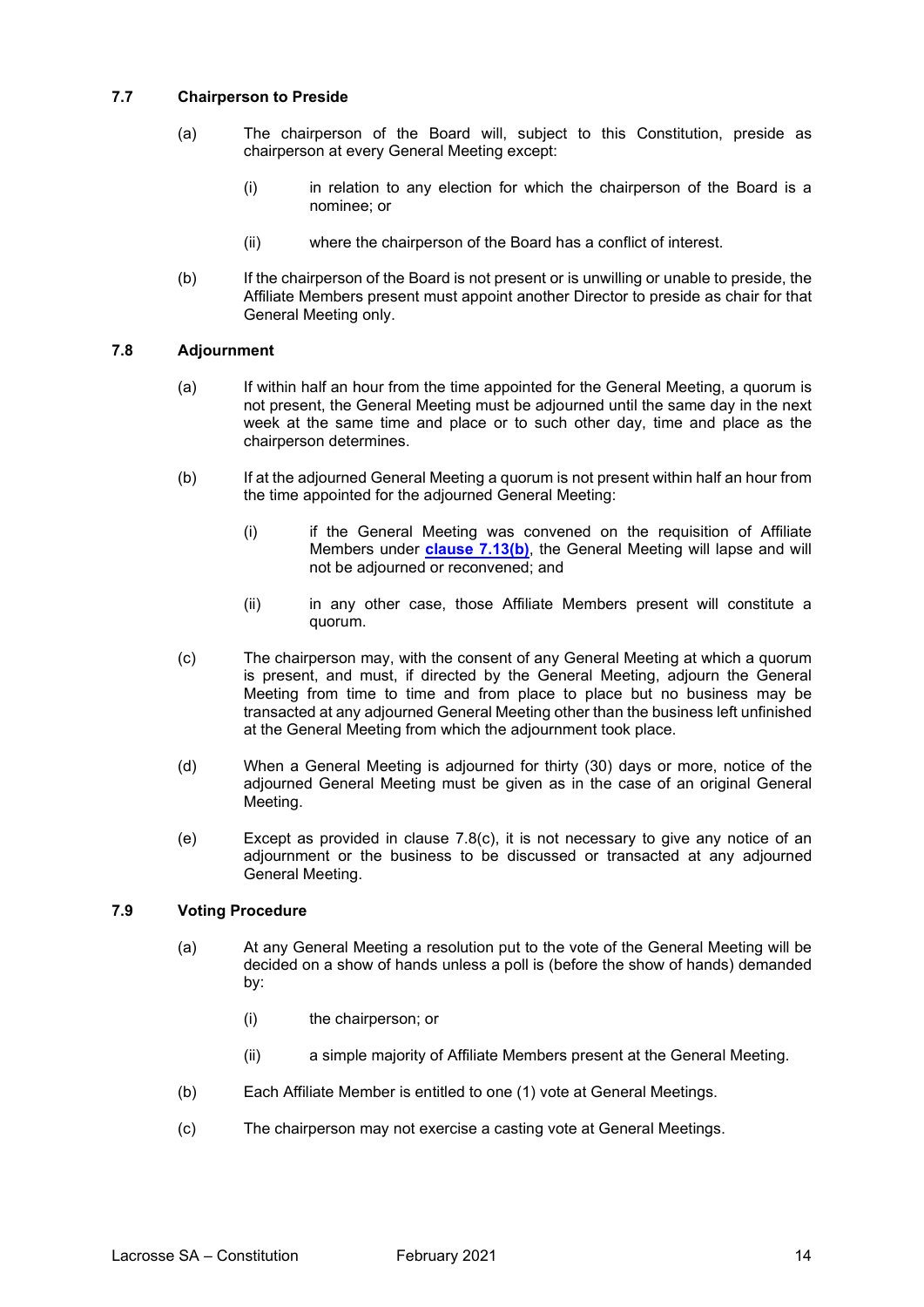# <span id="page-17-0"></span>**7.10 Proxy Voting**

- (a) Only the nominated Delegate of a Member, deemed present at the meeting under **[clause 7.2](#page-15-0)**, shall have the right to vote at all General Meetings.
- (b) No other member is entitled to vote.

#### <span id="page-17-1"></span>**7.11 Recording of Determinations**

A declaration by the chairperson that a resolution has, on a show of hands, been carried (either unanimously or by a particular majority) or lost and an entry to that effect in the minutes of the proceedings of the Association is conclusive evidence of the fact without proof of the number of the votes recorded in favour of or against the resolution.

# <span id="page-17-2"></span>**7.12 Special General Meetings**

The Board may, whenever it thinks fit, convene a Special General Meeting of the Association.

#### <span id="page-17-3"></span>**7.13 Requisition of Special General Meetings** by Affiliate Members

- (a) On the requisition in writing of three (3) of the total number of Affiliate Members, the Board must, within one month after the receipt of the requisition (and provided notice is given in accordance with **[clauses](#page-15-1) 7.3** and **[10.5](#page-27-1)**), convene a Special General Meeting for the purpose specified in the requisition.
- (b) Every requisition for a Special General Meeting must be signed by requisitioning Affiliate Members, state the purpose of the meeting and be sent to the Association. The requisition may consist of several documents in a like form, each signed by one or more of the Affiliate Members making the requisitions.
- (c) If the Board does not cause a Special General Meeting to be held within one month after the receipt of the requisition, the Affiliate Members making the requisition may convene a Special General Meeting to be held not later than three (3) months after the receipt of the requisition.
- (d) A Special General Meeting convened by the Affiliate Members under this Constitution must be convened in the same manner, or as nearly as practical to the same manner, as a meeting convened by the Board and for this purpose the Board must ensure that the Affiliate Members making the requisition are supplied free of charge with particulars of the Affiliate Members entitled to receive a notice of meeting. The reasonable expenses of convening and conducting such a meeting must be borne by the Association.

#### <span id="page-17-4"></span>**7.14 Minutes**

The Secretary shall keep minutes of the resolutions and proceedings of each General Meeting and Board meeting in books provided for that purpose, together with a record of the names of persons present at all meetings, and in accordance with the Act.

The minutes must be:

- (a) confirmed by the members of the association present at a subsequent meeting; and
- (b) signed by the delgate who presided at the meeting at which the proceedings took place or by the member presiding at the meeting at which the minutes are confirmed.

# <span id="page-17-5"></span>**8. MANAGEMENT**

The Board constitutes the Committee for the purposes of the Act.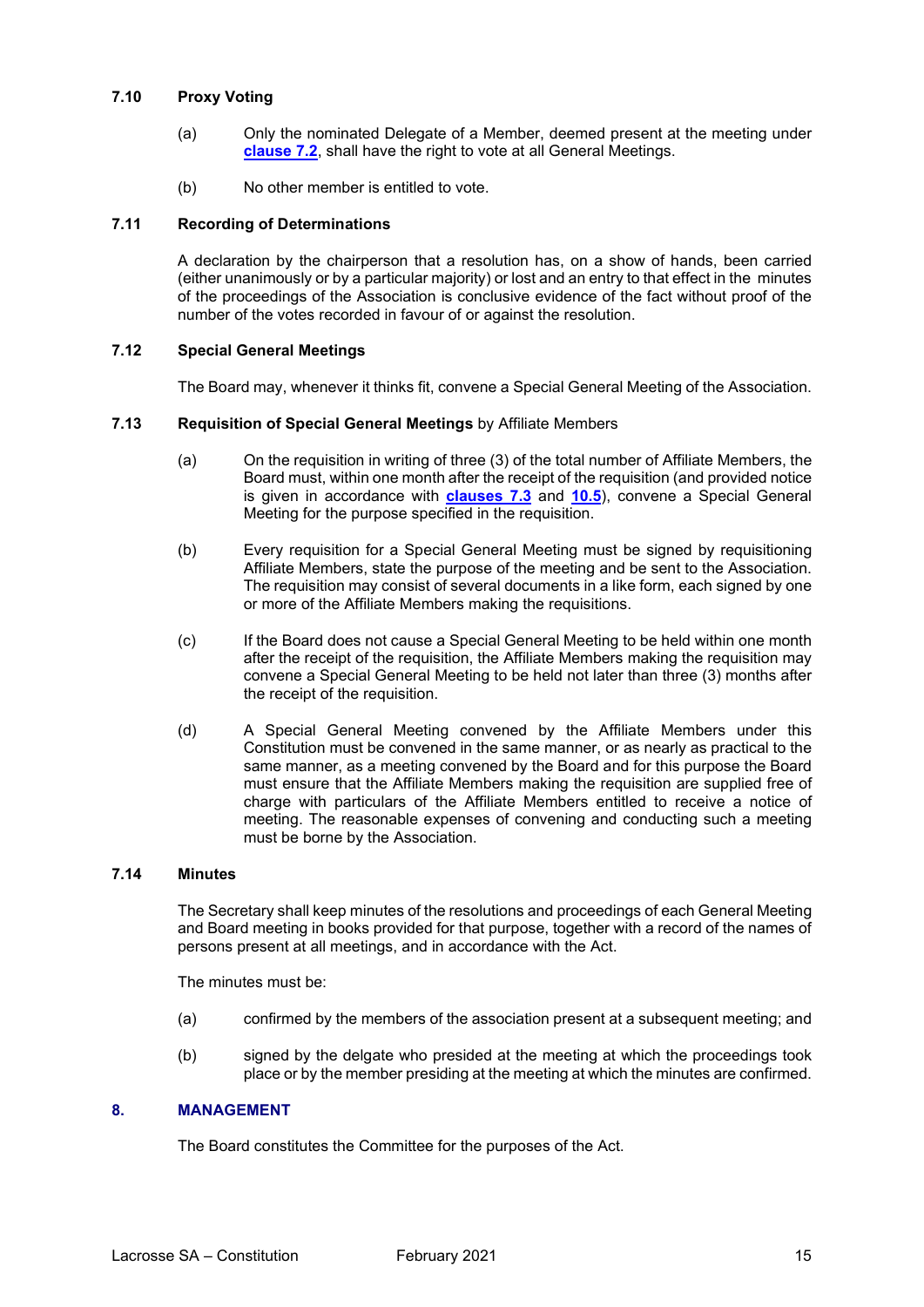# <span id="page-18-0"></span>**8.1 General powers of Board**

- (a) Subject to the Act and this Constitution, the business and affairs of the Association must be managed by the Board, which may exercise the powers of the Association for that purpose.
- (b) The Board must perform its functions in the pursuit of the Objects and in the interests of the Association as a whole, having regard to the Association's position and role in the structure and reputation of the Sport in South Australia.
- (c) The Board may not cause the Association to disaffiliate from the NSO or the Sport in any way unless decided by resolution of the Members at a General Meeting.
- (d) The Board may from time to time and for such periods and purposes as it thinks appropriate, delegate its authority to a person or persons, but in so doing shall remain responsible for the actions of such person or persons.
- (e) The Board may make, amend or repeal by-laws for the administration of the affairs of the Association.
- (f) Members of the Board shall be given twenty-eight days (28) days notice in writing of any motion relating to the by-laws. A majority of the members present at the meeting where the motion is considered, voting in favour shall be required to pass such motion.
- (g) Notice of any change to the by-laws shall be given in writing to each Affiliate Member within fourteen (14) days of the passing of the motion in that regard.

# <span id="page-18-1"></span>**8.2 Composition of the Board**

The Board will comprise of:

- (a) up to five (5) Elected Directors elected under **[clause 8.6](#page-19-0)**; and
- (b) up to two (2) Appointed Directors appointed under **[clause 8.8](#page-19-2)**; and
- (c) A Director cannot also be a Delegate.
- (d) The Board shall contain a minimum of two persons of each gender unless there are less than two persons of a particular gender who are prepared to accept nomination for election as a Director.

# <span id="page-18-2"></span>**8.3 Portfolios**

The Board may allocate portfolios to Directors.

# <span id="page-18-3"></span>**8.4 Nominations for Elected Directors**

- (a) The Board must call for nominations for Elected Directors at least forty-nine (49) days prior to the Annual General Meeting.
- (b) The Board may, when it calls for nominations, indicate which portfolios on the Board it wishes to fill, the job descriptions for those portfolios and the qualifications or experience it considers desirable for those portfolios.

#### <span id="page-18-4"></span>**8.5 Nominations must:**

- (a) be in writing;
- (b) be in the prescribed form (if any) provided for that purpose;
- (c) be signed by the nominee;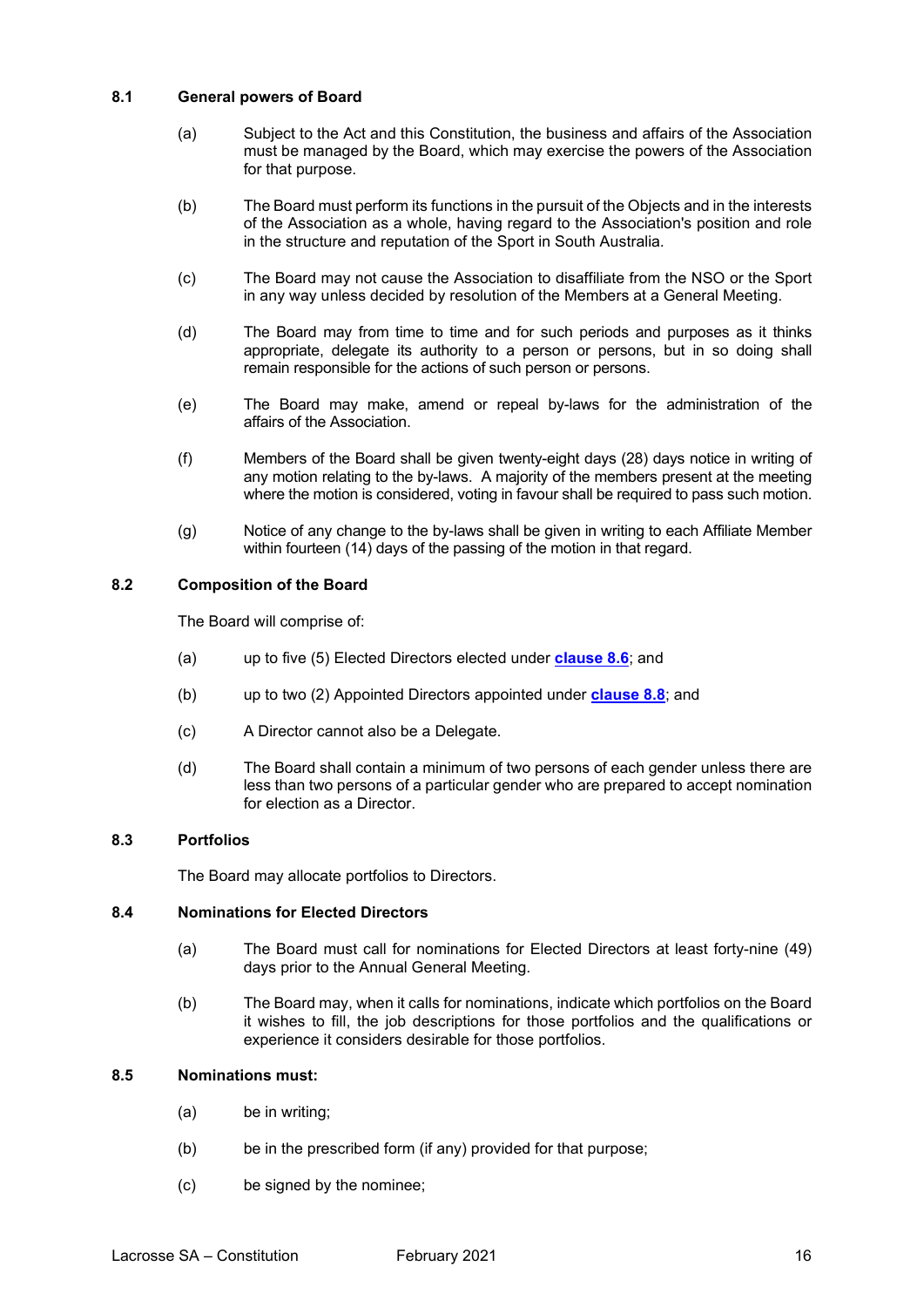- (d) disclose any position the nominee holds in a Club, including as an officer, a participant, a Delegate or an employee; and
- (e) be delivered to the Association not less than twenty-eight (28) days before the date fixed for the Annual General Meeting.

#### <span id="page-19-0"></span>**8.6 Elections**

- (a) If the number of nominations received for the Board is equal to the number of vacancies to be filled or if there are insufficient nominations received to fill all vacancies on the Board, then those nominated shall be declared elected only if approved by the majority of Members entitled to vote at the Annual General Meeting.
- (b) If the number of nominations exceeds the number of vacancies to be filled, an election must be conducted at the Annual General Meeting.
- (c) Voting shall be conducted in such a manner and by such a method as determined by the Board from time to time.
- (d) If at the close of the Annual General Meeting, vacancies on the Board remain unfilled, the vacant position(s) will be deemed casual vacancies under **[clause](#page-20-2) 8.12**.
- (e) If a person nominated at the Annual General Meeting is not approved by the majority of Members under **clause 8.6(a)**, he or she will not be entitled to take office until approved by the Members at an Annual General Meeting.

#### <span id="page-19-1"></span>**8.7 Term of Appointment for Elected Directors**

- (a) Directors elected under **[clause 8](#page-17-5)** shall be elected for a term of two (2) years. Subject to provisions in this Constitution relating to early retirement or removal of Directors, Elected Directors shall remain in office from the conclusion of the Annual General Meeting at which their relevant election occurred until the conclusion of the second Annual General Meeting following.
- (b) At least half of the Elected Directors shall retire in each odd year and the balance of the Elected Directors shall retire in each even year until, after two (2) years the original elected Directors have all retired.
- (c) The sequence of retirements under **clause 8.7(b)**, which is designed to ensure rotational and staggered terms, shall be determined by the Board.
- (d) Following the adoption of this Constitution, no person who has served as an Elected Director or Appointed Director for a period of ten (10) years shall be eligible for election as an Elected Director until the next Annual General Meeting following the date of conclusion of their last term as an Elected Director.
- (e) If the law requires the Elected Director to have a particular qualification or clearance (for example, police clearance), the Elected Director's term will not begin until the qualification or clearance has been established.

# <span id="page-19-2"></span>**8.8 Appointment of Appointed Directors**

The Elected Directors may appoint up to two (2) Appointed Directors, at their sole discretion.

#### <span id="page-19-3"></span>**8.9 Qualifications for Appointed Directors**

In appointing Appointed Directors, the Elected Directors should have regard to which personal skills, diversity (including, but not limited to gender, ethnicity and age) and experience the Elected Directors believe will complement the Board composition.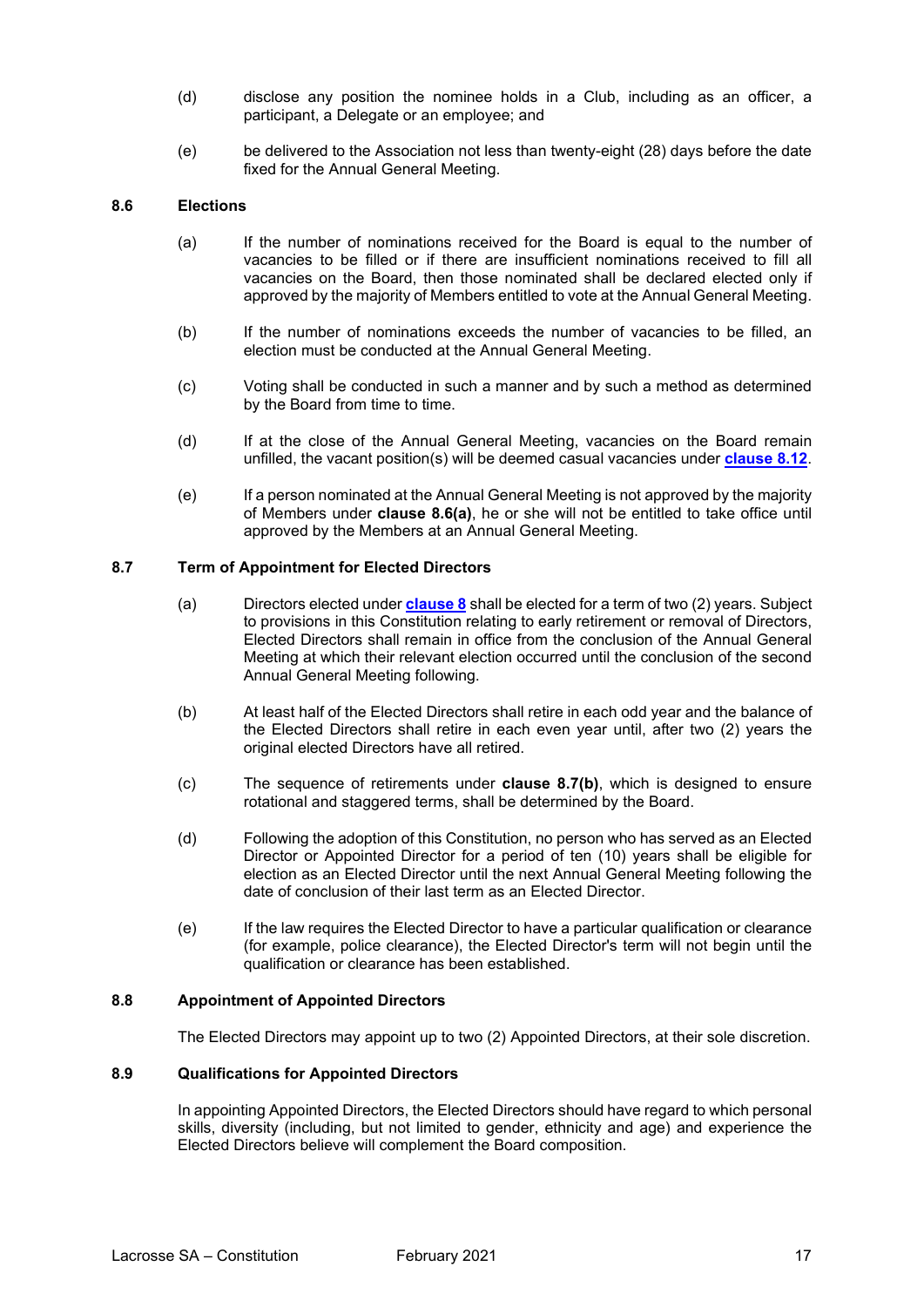#### <span id="page-20-0"></span>**8.10 Term of Appointment**

The term of office of each Appointed Director must be fixed by the Elected Directors at the time of the Appointed Director's appointment but it cannot exceed one (1) year.

#### <span id="page-20-1"></span>**8.11 Chairperson**

The Board shall appoint a chairperson from amongst its Elected Directors. The chairperson shall be the nominal head of the Association and will act as chair of any Board meeting at which they are present. If the chairperson is not present or is unwilling or unable to preside at a Board meeting, the remaining Directors shall appoint another Director to preside as chair for that meeting only.

#### <span id="page-20-2"></span>**8.12 Casual Vacancies**

Subject to **[clause 7.6](#page-22-0)** any casual vacancy occurring in the position of Director may be filled by the remaining Directors from among appropriately qualified persons. Any casual vacancy may only be filled for the remainder of the Director's term under this Constitution.

#### <span id="page-20-3"></span>**8.13 Duties of Directors**

In accordance with Division 3A of the Act, Directors must:

- (a) not, in the exercise of their powers or the discharge of their duties, commit an act with intent to deceive or defraud the Association, Members or creditors of the Association or creditors of any other person or for any fraudulent purpose;
- (b) not make improper use of information acquired by virtue of their position in the Association so as to gain, directly or indirectly, any pecuniary benefit or material advantage themselves or any other person, or so as to cause a detriment to the Association;
- (c) not make improper use of their position as such an officer or employee so as to gain, directly or indirectly, any pecuniary benefit or material advantage for themselves any other person, or so as to cause a detriment to the Association; and
- (d) at all times act with reasonable care and diligence in the exercise of their powers and the discharge of the duties of their office.

# <span id="page-20-4"></span>**8.14 Grounds for Termination of Director**

- (a) The office of a Director becomes vacant if the Director:
	- (i) dies;
	- (ii) becomes bankrupt or makes any arrangement or composition with his or her creditors generally;
	- (iii) suffers from mental or physical incapacity;
	- (iv) cannot obtain or retain office under section 30 of the Act;
	- (v) resigns his or her office by notice in writing to the Association;
	- (vi) is absent without the consent of the Board from meetings of the Board held during a period of six (6) months;
	- (vii) holds any office of employment with the Association;
	- (viii) is directly or indirectly interested in any contract or proposed contract with the Association and fails to declare the nature of his or her interest (and which amounts to a conflict of interest);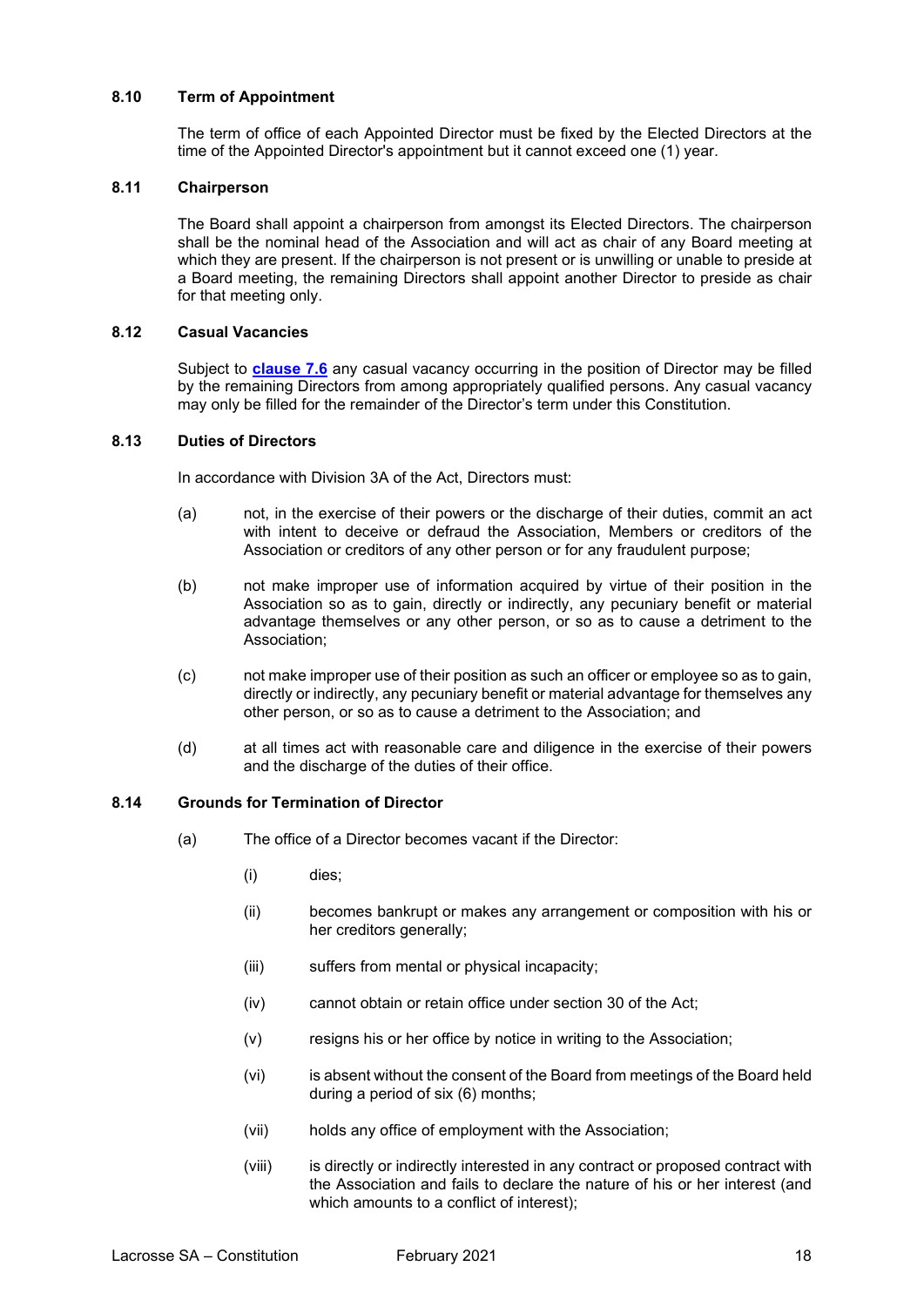- (ix) in the case of an Appointed Director, is removed from office by the Elected Directors;
- (x) is removed by the Members in General Meeting; or
- (xi) would otherwise be prohibited from being a director of a corporation under the *Corporations Act 2001 (Cth)*.
- (b) If a Director is removed by resolution of the Members, the Director cannot be reappointed to the Board as an Appointed Director without a further resolution of Members authorising the appointment.

# <span id="page-21-0"></span>**8.15 Board May Act**

If there are any vacancies on the Board, the remaining Directors may act but, if the number of remaining Directors is not sufficient to constitute a quorum at a meeting of the Board, they may act only for the purpose of increasing the number of Directors to a number sufficient to constitute a quorum.

#### <span id="page-21-1"></span>**8.16 Board to Meet**

- (a) The Board must meet no less than six (6) times per year or as often as it considers necessary in every calendar year for the dispatch of business. Subject to this Constitution, the Board may adjourn and otherwise regulate its meetings as it thinks fit.
- (b) Any Director may at any time convene a meeting of the Board on reasonable notice to the other Directors.

#### <span id="page-21-2"></span>**8.17 Decisions of Board**

Subject to this Constitution, questions arising at any meeting of the Board may be decided by resolution of the Directors. Each Director has one (1) vote on any question. The chair does not have a casting vote.

#### <span id="page-21-3"></span>**8.18 Circulatory Resolutions**

- (a) A resolution in writing, signed or assented to by email, facsimile or other form of visible or other electronic communication by all the Directors for the time being present in Australia shall be as valid and effectual as if it had been passed at a meeting of Directors duly convened and held. Any such resolution may consist of several documents in like form each signed or assented by one (1) or more of the Directors.
- (b) A resolution may not be passed under **clause 8.18(a)** if, before it is circulated for voting under **clause 8.18(a)** the Board resolves that it can only be put at a meeting of the Board.
- (c) A resolution passed under this clause must be recorded in the minute book.

#### <span id="page-21-4"></span>**8.19 Resolutions not in Meeting**

- (a) Without limiting the power of the Board to regulate its meetings as it thinks fit, and subject to **[clause 8.20](#page-22-0)**, a meeting of the Board may be held where one or more of the directors is not physically present at the meeting, provided that:
	- (i) all persons participating in the meeting are able to communicate with each other effectively, simultaneously and instantaneously whether by means of telephone or other form of communication;
	- (ii) notice of the meeting is given to all the Directors entitled to notice in accordance with the usual procedures agreed upon or laid down from time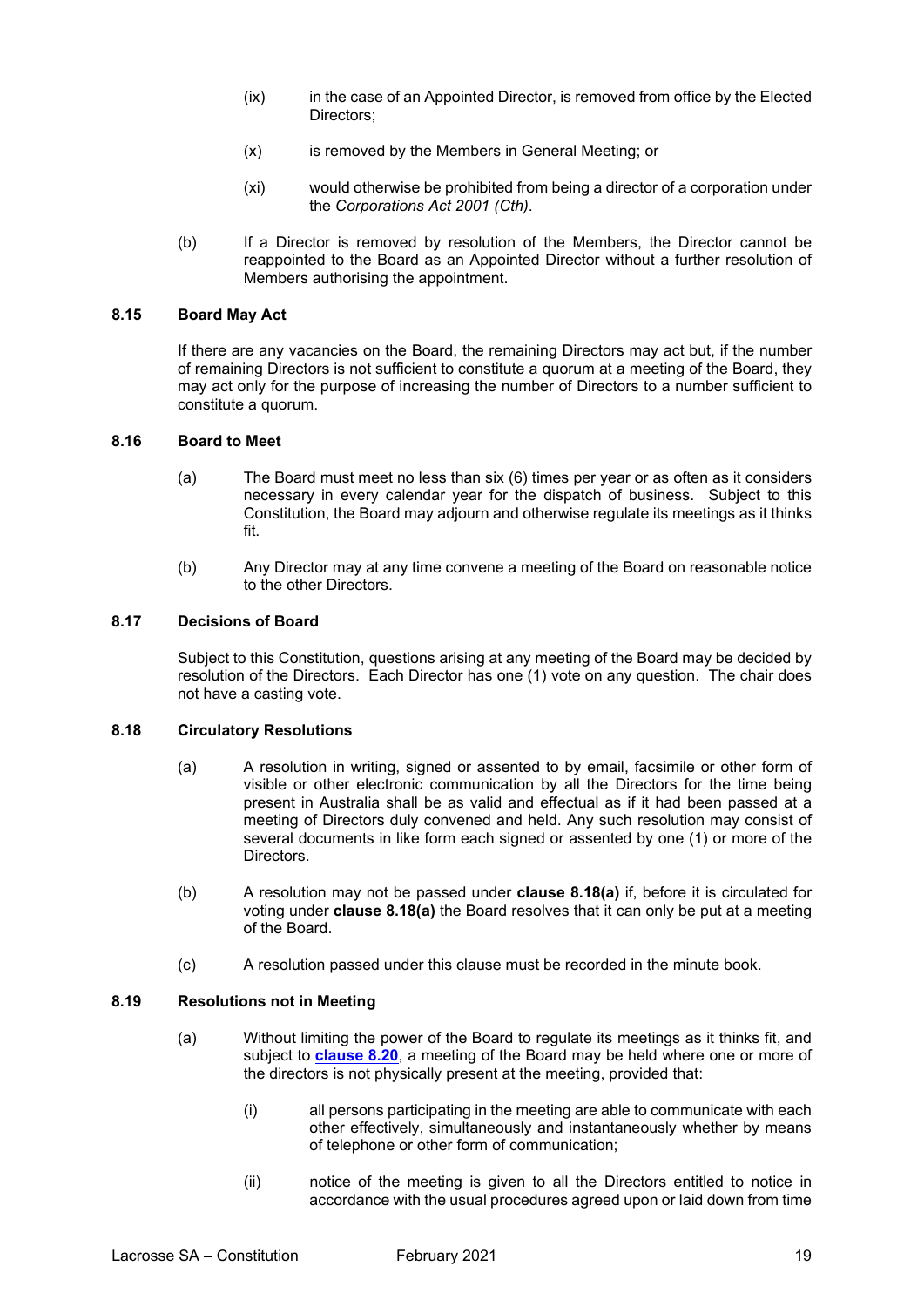to time by the Board or this Constitution. The notice will specify that Directors are not required to be present in person;

- (iii) if a failure in communications prevents **clause 8.19(a)(i)** from being satisfied by the number of Directors which constitutes a quorum (**[clause](#page-22-0)  [8.20](#page-22-0)**), and none of such Directors are present at the place where the meeting is deemed by virtue of the further provisions of this rule to be held, then the meeting shall be suspended until **clause 8.19(a)(i)** is satisfied again. If such condition is not satisfied within fifteen minutes from the interruption, the meeting shall be deemed to have been terminated or adjourned and
- (iv) any meeting held where one or more of the Directors is not physically present shall be deemed to be held at the place specified in the notice of the meeting, provided a Director is there in person. If no Director is there in person, the meeting shall be deemed to be held at the place where the chairperson of the meeting is located.

# <span id="page-22-0"></span>**8.20 Quorum**

- (a) At meetings of the Board the number of Directors whose presence is required to constitute a quorum is:
	- (i) if the number of Directors then in office is an even number, half of the number of Directors plus one; or
	- (ii) if the number of Directors then in office is an odd number, half of the number of Directors rounded up to the next whole number.
- (b) The chairperson of the Association will act as chairperson of any Board meeting or General Meeting at which he or she is present and unless the Board decides otherwise, is the nominal head of the Association. If the chairperson is not present or is unwilling or unable to preside at a Board meeting, the remaining Directors must appoint another Director to preside as chair for that meeting only.

#### <span id="page-22-1"></span>**8.21 Conflict of Interest**

- (a) The Directors must comply with sections 31 and 32 of the Act regarding disclosure of interests and voting on contracts in which a Director has an interest.
- (b) A Director shall declare his or her interest in any contractual, selection, disciplinary, or financial matter in which a conflict of interest arises or may arise and shall, unless otherwise determined by the Board, absent themselves from discussions of such matters and shall not be entitled to vote in respect of such matters. If the Director casts a vote, the vote shall not be counted.
- (c) In the event of any uncertainty as to whether it is necessary for a Director to absent themselves from discussions and refrain from voting, the issue should be immediately determined by vote of the Board. If this is not possible, the matter shall be adjourned or deferred.

# <span id="page-22-2"></span>**8.22 Disclosure of Interests**

- (a) The nature of the interest of a Director must be declared at the meeting of the Board at which the relevant matter is first taken into consideration, if the interest then exists. In any other case, the interest should be revealed to the Board at the next meeting of the Board. If a Director becomes interested in a matter after it is made or entered into, the declaration of the interest must be made at the first meeting of the Board held after the Director becomes interested.
- (b) All disclosed interests must also be disclosed to each Annual General Meeting in accordance with the Act.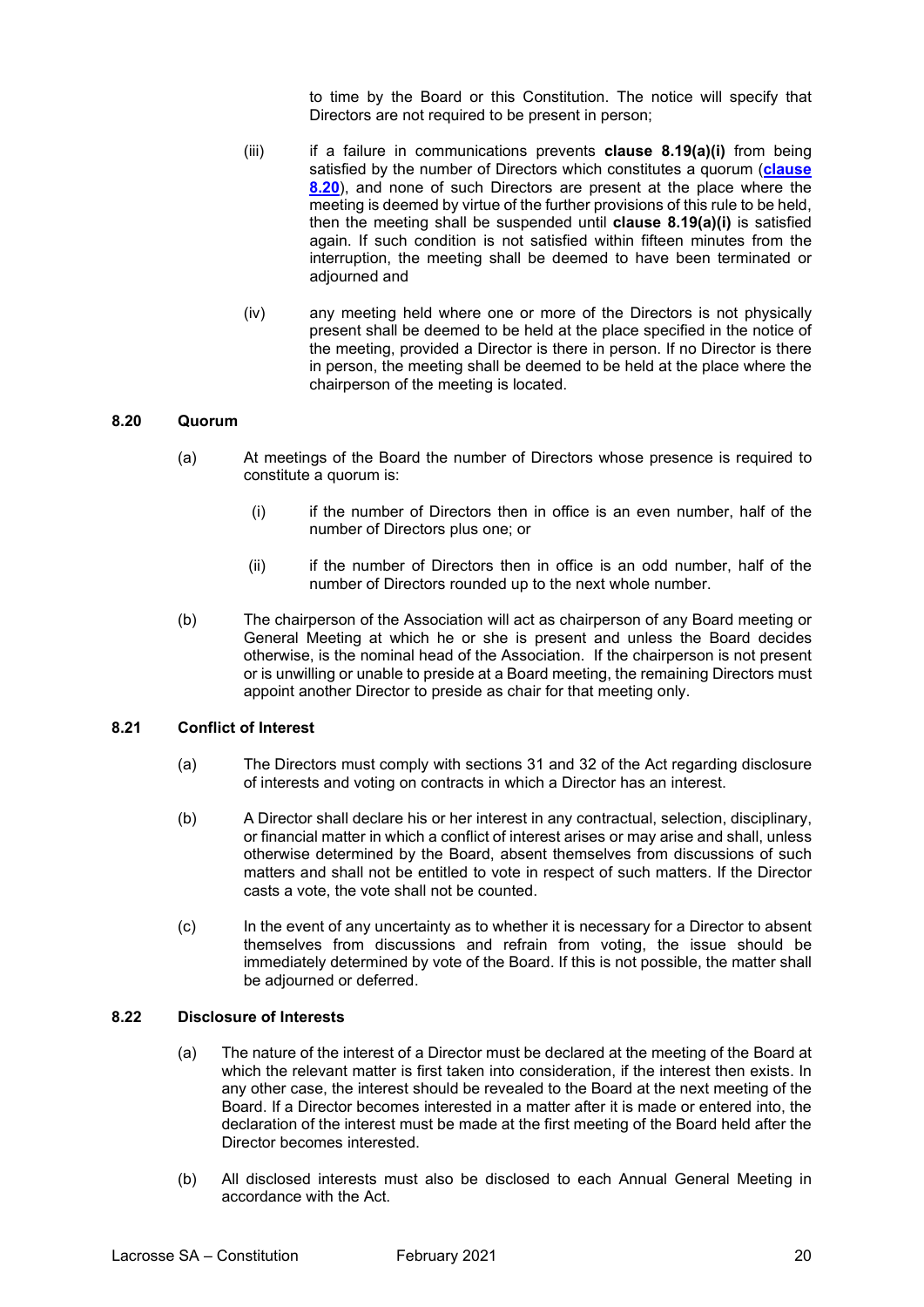#### <span id="page-23-0"></span>**8.23 General Disclosure**

A general notice stating that a Director is a member of, or associated with, any entity and that he or she is 'interested' in all transactions with that entity is sufficient declaration under **clause 8.22.** After the distribution of the general notice, it is not necessary for the Director to give a special notice regarding any particular transaction with that firm or company.

#### <span id="page-23-1"></span>**8.24 Recording Disclosures**

Any declaration made, any disclosure or any general notice given by a Director in accordance with **clauses 8.21, 8.22** and/or **8.23** must be recorded in the minutes of the relevant Meeting.

#### <span id="page-23-2"></span>**8.25 Delegations**

#### (a) **Board May Delegate Functions**

The Board may, by instrument in writing, create or establish or appoint special committees, individual officers and consultants to carry out such duties and functions. The Board will also determine what powers these entities are given.

#### (a) **Delegation by Instrument**

The Board may, in the establishing instrument, delegate such functions as are specified in the instrument, other than:

- (i) this power of delegation; and
- (ii) a function imposed on the Board or the Executive Officer by the Act or any other law, or this Constitution or by resolution of the Association in General Meeting.

#### (c) **Delegated Function Exercised in Accordance with Terms**

A function, the exercise of which has been delegated under this clause, may, while the delegation remains unrevoked, be exercised from time to time in accordance with the terms of the delegation.

#### (d) **Procedure of Delegated Entity**

The procedures for any entity exercising delegated power shall, subject to this Constitution and with any necessary or incidental amendment, be the same as that applicable to meetings of the Board. The entity exercising delegated powers shall make decisions in accordance with the Objects. It shall promptly provide the Board with details of all material decisions and shall provide any other reports, minutes and information as the Board may require from time to time.

#### (e) **Delegation May be Conditional**

A delegation under this clause may be made subject to such conditions or limitations as to the exercise of any function. These may be specified in the delegation.

#### (f) **Revocation of Delegation**

By instrument in writing, the Board may at any time revoke wholly or in part any delegation made under this clause. It may amend or repeal any decision made by such body or person under this clause.

#### <span id="page-23-3"></span>**8.26 Seal**

(a) The Association will have a Seal on which its corporate name appears in legible characters.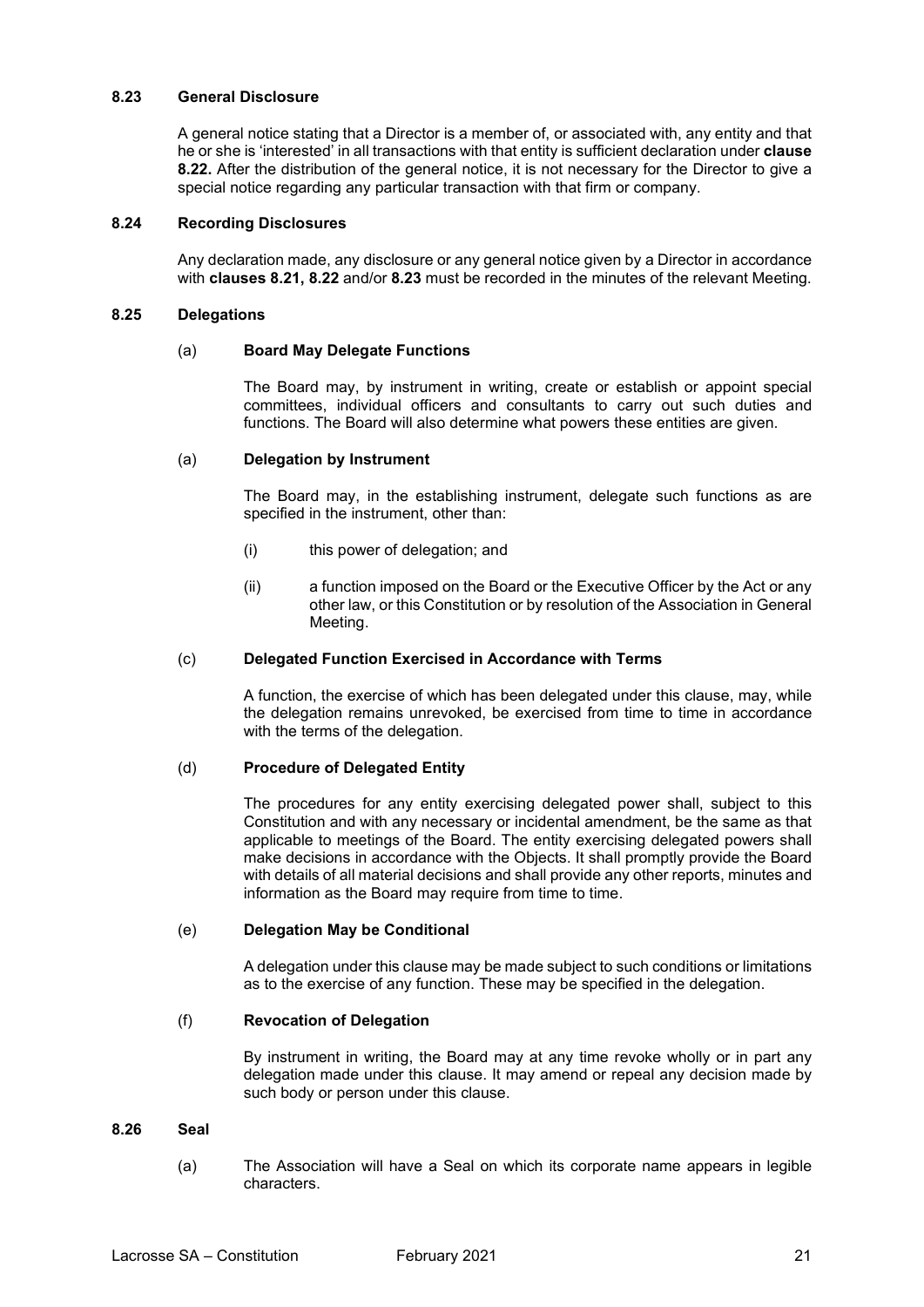(b) The Seal may not be used without the express authorisation of the Board and every use of the Seal must be recorded in the minute books of the Association. The affixing of the Seal must be witnessed by two (2) Directors or by one Director and another person authorised by the Board for that purpose.

# <span id="page-24-0"></span>**8.27 Appointment of Executive Officer (EO)**

- (a) An EO may be appointed by the Board for such term and on such conditions as the Board thinks fit.
- (b) The EO holds office on the terms and conditions (including as to remuneration) and with the powers, duties and authorities, delegated to them by the Directors.
- (c) The exercise of those powers and authorities, and the performance of those duties, by the EO are subject at all times to the control of the Directors.
- (d) Subject to the terms and conditions of the appointment, the Directors may suspend or remove the EO from that office.
- (e) The Directors may delegate to the EO the power (subject to such reservations on the power as are decided by the Directors) to conduct the day-to-day management and control of the business and affairs of the Association. The delegation will include the power and responsibility to:
	- (i) develop business plans, budgets, strategies, policies, processes and codes of conduct for consideration by the Directors and to implement them to the extent approved by the Directors;
	- (ii) manage the financial and other reporting mechanisms of the Association;
	- (iii) approve and incur expenditure subject to specified expenditure limits;
	- (iv) sub-delegate his or her powers and responsibilities to employees or internal management committees of the Association;
	- (v) prepare agendas for Board and General Meetings;
	- (vi) attend all Board and General Meetings;
	- (vii) report regularly on the activities of, and issues relating to, the Association;
	- (viii) in consultation with the Board, employ such personnel as are deemed necessary or appropriate from time to time; and
	- (ix) have any other powers and responsibilities which the Directors consider appropriate to delegate to the EO.
- (f) The EO is entitled, subject to a determination otherwise by the Directors, to attend all meetings of the Association, all meeting of the Directors and any Committees and may speak on any matter, but does not have a vote.

# <span id="page-24-1"></span>**8.28 Appointment of Secretary**

- (a) There must be at least one Secretary who is to be appointed by the Directors.
- (b) The Directors may suspend or remove a Secretary from that office.
- (c) A Secretary holds office on the terms and conditions (including as to remuneration) and with the powers, duties and authorities, delegated to them by the Directors.
- (d) The Secretary will assume the role of the Public Officer of the Association.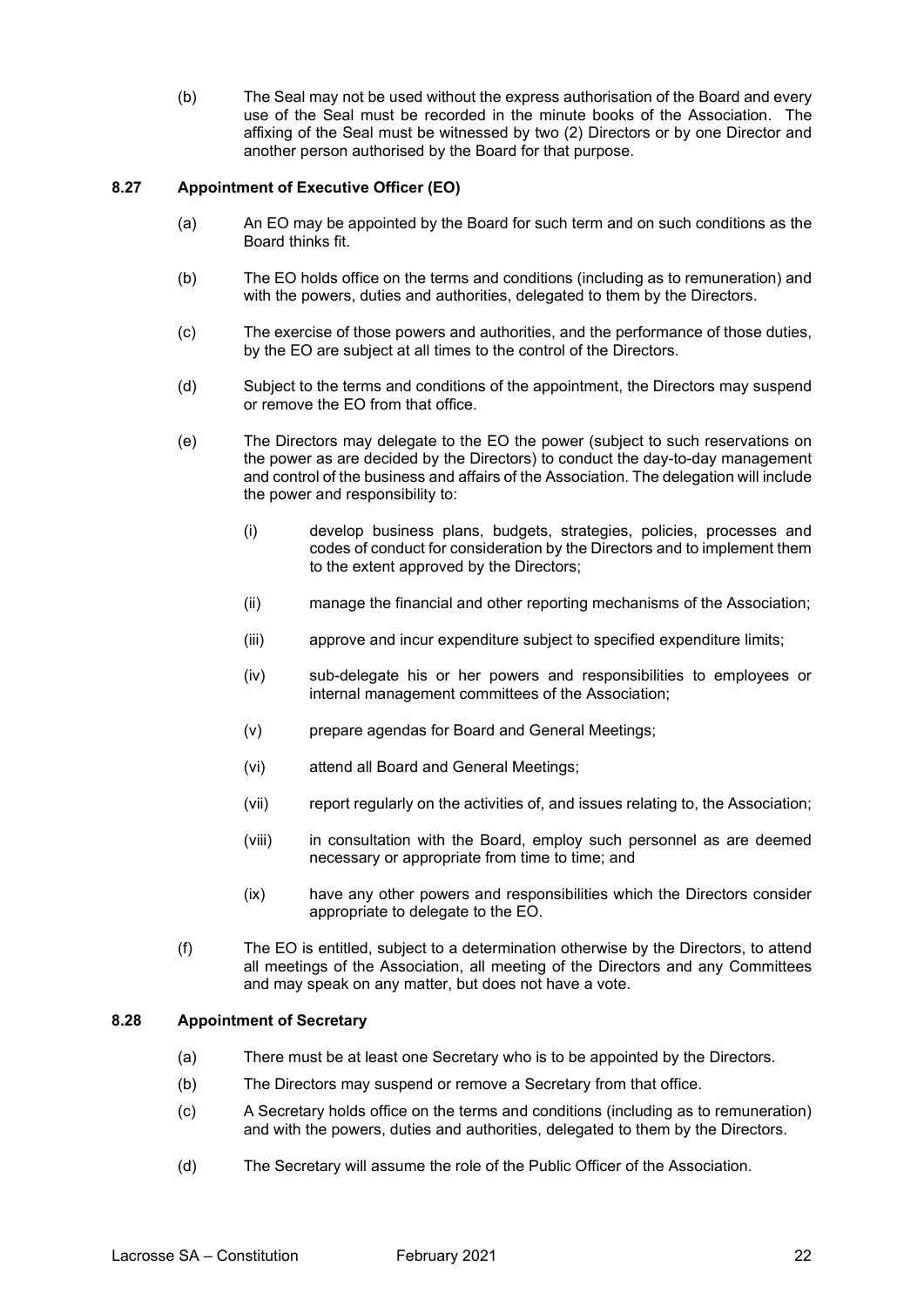# <span id="page-25-0"></span>**9. RECORDS AND ACCOUNTS**

# <span id="page-25-1"></span>**9.1 Accounts to be Kept and Distributed**

- (a) The Association must keep such accounting records as correctly record and explain the transactions and financial position of the Association.
- (b) The Directors will cause proper accounting and other records to be audited and distributed in accordance with Division 2 of the Act, including all documents required to be distributed to the Members for the purpose of the Annual General Meeting.
- (c) The Association must lodge with the Corporate Affairs Commission such periodic returns, containing accounts and other information relevant to the affairs of the Association, as the Act and associated regulations (Associations Incorporation Regulations 2008) may require.

# <span id="page-25-2"></span>**9.2 Transaction Accounts**

- (a) The Association shall open and keep at least one transaction account as the Board may from time to time determine, and all monies belonging to the Association shall, as soon as practicable after the same shall be received, be paid and deposited to the credit of those account(s) of the Association.
- (b) No withdrawal shall be made from, and no cheques shall be drawn on, any transaction account in the name of the Association unless the withdrawal form, cheques or electronic transfer is signed or password-activated, as appropriate, by any two of the persons appointed by the Board for such purposes. All extraordinary and capital expenditure must be unequivocally ratified by the Board.

#### <span id="page-25-3"></span>**9.3 Auditor**

- (a) A properly qualified auditor or auditors shall be appointed by the Directors and the remuneration of such auditor or auditors fixed and duties regulated in accordance with the Act.
- (b) The following people may not be appointed as an auditor:
	- (i) an officer of the Association, including a Director (and any partners, employers or employees of officers); or
	- (ii) an employee of the Association, including the EO (and any partners, employers or employees of employees).
- (c) The auditor may be removed by the Directors.
- (d) The auditor has a right of access at all reasonable times to the accounting records and other records of the Association and is entitled to require from any officer of the Association such information and explanations as he or she desires for the purpose of an audit.
- (e) The auditor must provide the Board with reports that comply with the Act with sufficient time for the Board to lay such material before the Members as and when required (including for the Annual General Meeting).
- (f) The reasonable fees and expenses of the auditor are payable by the Association.

# <span id="page-25-4"></span>**9.4 Application of Income**

- (a) The income and property of the Association shall be applied solely towards the promotion of the Objects.
- (b) Except as prescribed in this Constitution or the Act:
	- (i) no portion of the income or property of the Association shall be paid or transferred, directly or indirectly, by way of dividend, bonus or otherwise to any Member; and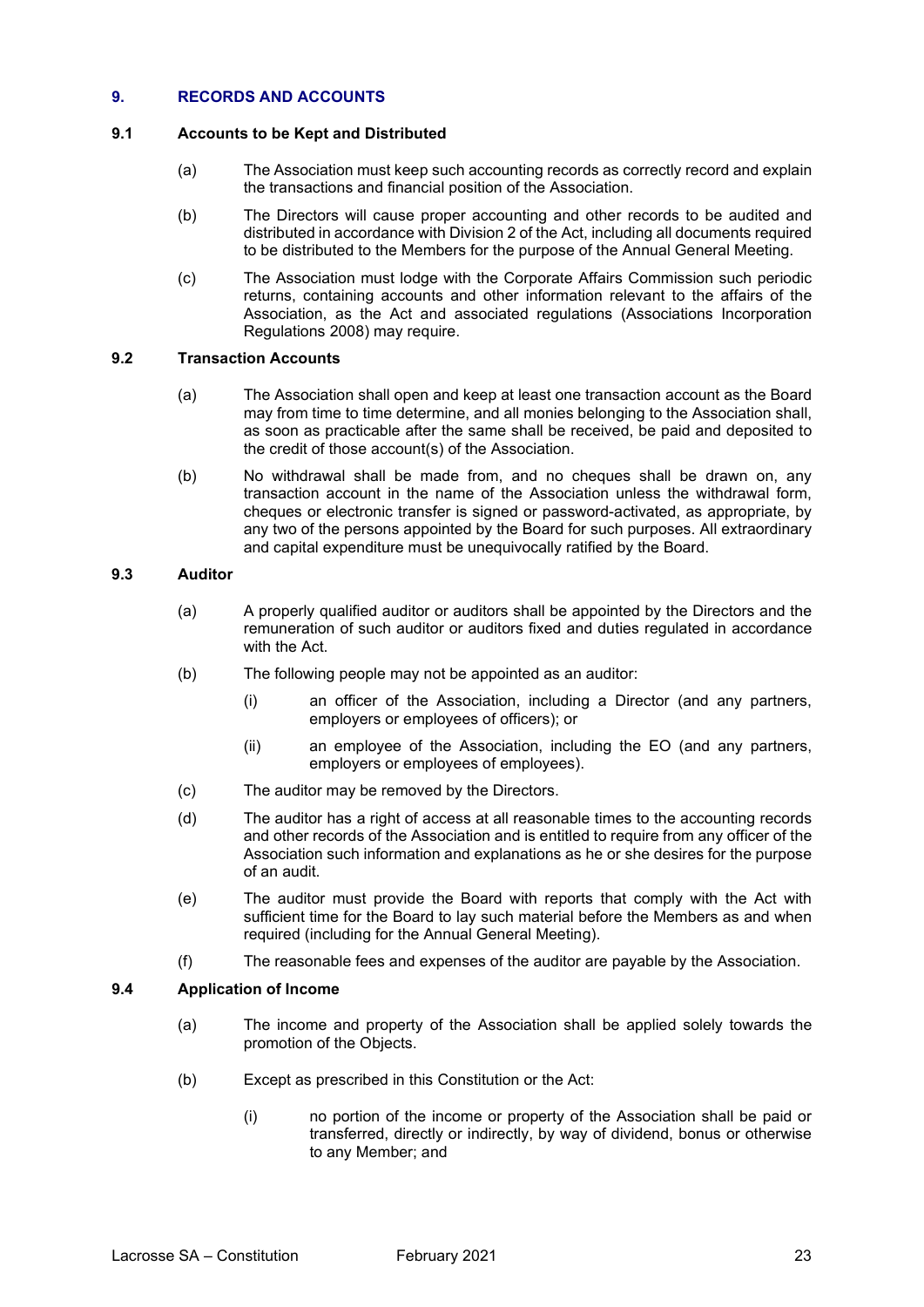- (ii) no remuneration or other benefit in money or money's worth shall be paid or given by the Association to any Member who holds any office of the Association.
- (c) Nothing in **clauses 9.4(a)** or **9.4(b)** shall prevent payment to any Member for:
	- (i) any services actually rendered to the Association whether as an employee, Director or otherwise; or
	- (ii) goods supplied to the Association in the ordinary and usual course of operation;
	- (iii) interest on money borrowed from any Member;
	- (iv) rent for premises demised or let by any Member to the Association; or
	- (v) any out-of-pocket expenses incurred by the Member on behalf of the Association.

provided that any such payments shall not exceed the amount ordinarily payable between ordinary commercial parties dealing at arm's length in a similar transaction and there is no conflict of interest in making the payment.

#### <span id="page-26-0"></span>**10. ADMINISTRATION**

#### <span id="page-26-1"></span>**10.1 Winding Up**

The Association may be wound up in accordance with the Act.

#### <span id="page-26-2"></span>**10.2 Distribution of Assets and Property on Winding Up**

- (a) If upon winding up or dissolution of the Association, there remains, after satisfaction of all its debts and liabilities, any assets or property, the same shall not be paid to or distributed to its Members, but instead, those assets or property must be given or transferred to another organisation(s) that has objects similar to the Objects of the Association.
- (b) Those organisation(s) must prohibit the distribution of income and property among its members to an extent at least as great as that imposed on the Association by this Constitution.
- (c) The organisation(s) is to be determined by the Members in a Meeting at or before the time of dissolution. If this does not occur, the decision will be made by a judge of the Supreme Court of South Australia or other court as may have or acquire jurisdiction in the matter.

#### <span id="page-26-3"></span>**10.3 Amendment of Constitution**

This Constitution shall not be amended except by Special Resolution:

- (a) At least 21 days' notice in writing must been provided by the Association to all Members entitled to attend and vote at a General Meeting.
- (b) Such notice shall set out such proposed repeal, alteration or adoption, and
- (c) A resolution accepting such repeal or alteration is carried by a majority of two thirds of those present and entitled to vote at a General Meeting of the Association.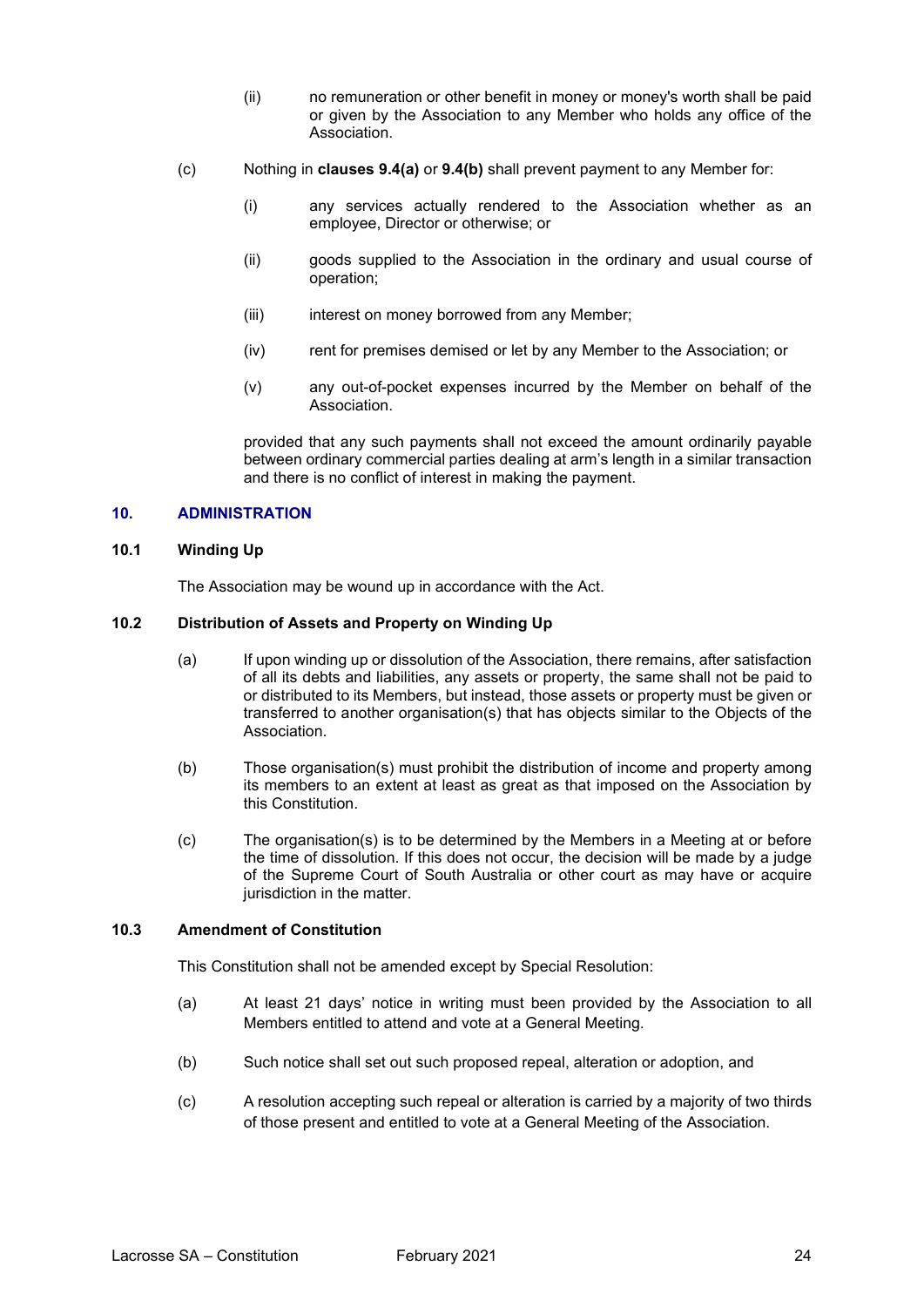#### <span id="page-27-0"></span>**10.4 Regulations**

#### (a) **Board to Formulate Regulations**

The Board may formulate, issue, adopt, interpret and amend such Regulations for the proper advancement, management and administration of the Association and the advancement of the purposes of the Association and the Sport in South Australia as it thinks necessary or desirable. Such regulations must be consistent with the Constitution, the NSO's constitutions, any regulations made by the NSO and any policy directives of the Board.

#### (b) **Regulations Binding**

All Regulations are binding on the Association and all Members.

#### (c) **Regulations Deemed Applicable**

All clauses, rules, by-laws and Regulations of the Association in force at the date of the approval of this Constitution (as long as such clauses, rules, by-laws and Regulations are not inconsistent with, or have been replaced by, this Constitution) shall be deemed to be Regulations and shall continue to apply.

#### (d) **Bulletins Binding on Members**

Amendments, alterations, interpretations or other changes to Regulations shall be advised to Members by means of bulletins approved by the Board and prepared and issued by the Executive Officer. Clubs shall take reasonable steps to distribute information in the bulletins to their Individual Members. The matters in the bulletins are binding on all Members.

#### <span id="page-27-1"></span>**10.5 Notice**

- (a) Notices may be given by the Association to any person entitled under this Constitution to receive any notice. Notices will be sent by pre-paid post or facsimile transmission or, where available, by electronic mail (email) to the Member's registered address or facsimile number or email address. Notices to Delegates will be sent to the last notified address, facsimile number or email address.
- (b) Where a notice is sent by post, service of the notice shall be deemed to be effected by properly addressing, prepaying and posting the notice. Service of the notice is deemed to have been effected six (6) days after posting.
- (c) Where a notice is sent by facsimile transmission, service of the notice shall be deemed to be effected upon receipt of a confirmation report confirming the facsimile was sent to/or received at the facsimile number to which it was sent.
- (d) Where a notice is sent by email, service of the notice shall be deemed to be effected the next business day after it was sent.
- (e) Notices given to the Association are subject to **clauses 10.5(a), (b), (c)** and **(d)**.

# <span id="page-27-2"></span>**10.6 Patrons and Vice Patrons**

At a General Meeting, the Association, on the recommendation of the Board, may annually appoint a chief patron and the number of patrons, as it considers necessary. This is subject to approval of that person or persons.

#### <span id="page-27-3"></span>**10.7 Indemnity**

(a) Every Director of the Association shall be indemnified out of the property and assets of the Association against any liability incurred by them in their capacity as Director in defending any proceedings, whether civil or criminal.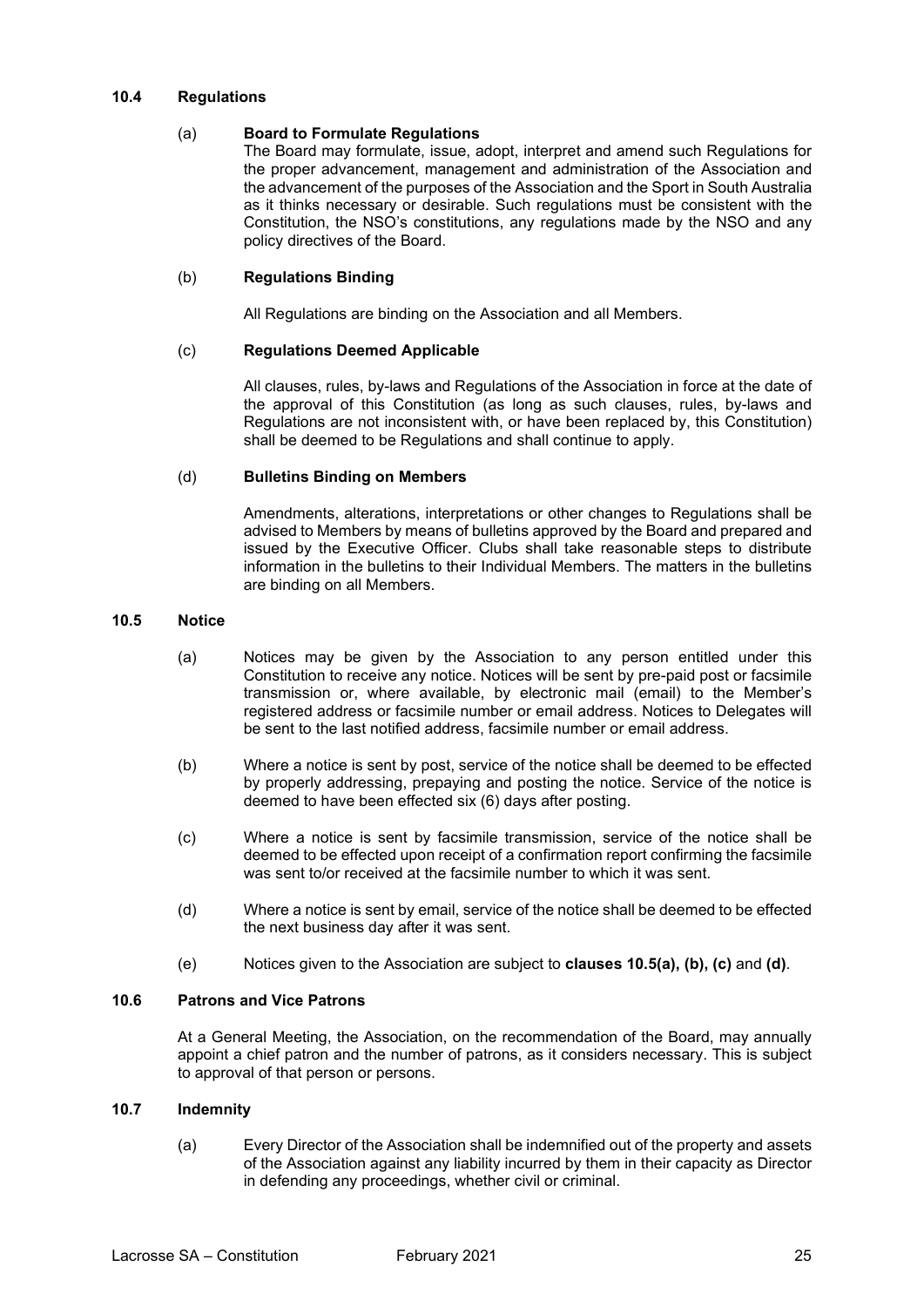- (b) The Association shall indemnify its Directors and employees against all damages and losses (including legal costs) for which any such Director or employee may be or become liable to any third party in consequence of any act or omission except wilful misconduct:
	- (i) in the case of a Director, performed or made while acting on behalf of and with the authority, express or implied, of the Association
	- (ii) in the case of an employee, performed or made in the course of, and within the scope of, their employment by the Association.

# <span id="page-28-0"></span>**10.8 Authority to Trade**

The Association is authorised to trade in accordance with the Act.

#### <span id="page-28-1"></span>**10.9 Colours of The Association**

- (a) The colours of the Association are navy blue, red and yellow.
- (b) The badge and logo of the Association shall be as approved by the Board from time to time.

#### <span id="page-28-2"></span>**10.10 Transitional Provisions**

#### (a) **Continuing Membership**

- (i) Each Affiliate Member that is a Member of the Association on the day on which this Constitution is adopted will automatically be admitted to membership as an Affiliate Member.
- (ii) Each other person who is a Member on the day on which this Constitution is adopted, will automatically be admitted to membership in the category that, in the reasonable opinion of the Board, is the category most appropriate for that Member.

#### (b) **Directors**

For the purpose of determining when the term ends for each Director in office on the day on which this Constitution is adopted, time served in the Director's current term will be counted as if this Constitution had been in place at the commencement of that term.

# (c) **Regulations deemed applicable**

All rules, by-laws, policies and Regulations of the Association in force at the date of the adoption of this Constitution are to be deemed to be Regulations and continue to apply unless they are inconsistent with, or have been replaced by this Constitution.

#### <span id="page-28-3"></span>**10.11 Status and Compliance of Association**

#### (a) **Recognition of Association**

The Association is a member of the NSO and is recognised by the NSO as the entity responsible for the delivery of the Sport in South Australia. Subject to compliance with this Constitution and the NSO's constitutions, the Association shall continue to be so recognised and it shall administer the Sport in South Australia in accordance with the Objects.

# (b) **Constitution of the Association**

This Constitution will clearly reflect the objects of the NSO and will conform to the NSO's constitution, subject always to the Act.